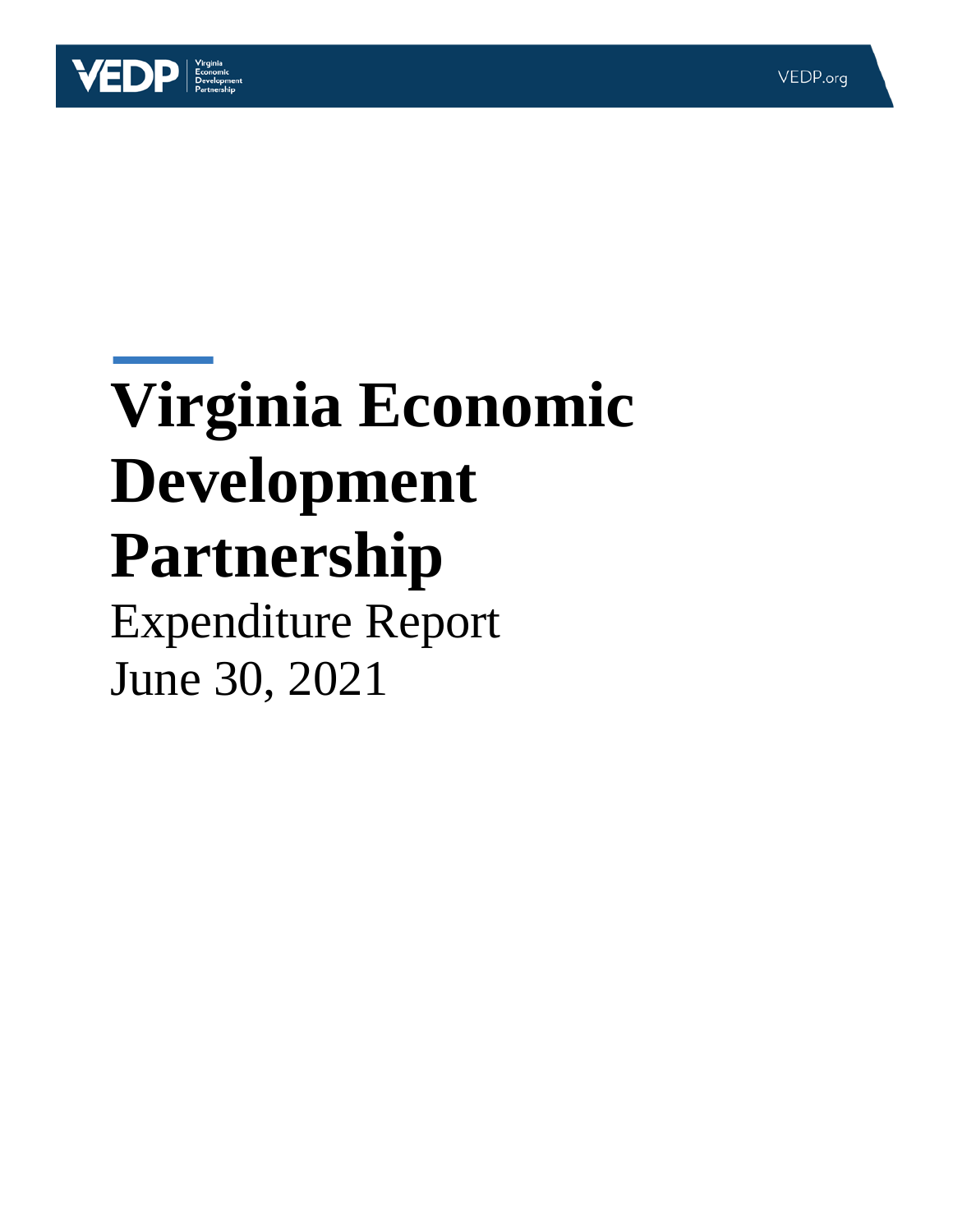# **TOTAL VEDP**

| Compensation                                         | \$ | 18,310,294 |
|------------------------------------------------------|----|------------|
| Lead Generation, Trade Program Services, and Website |    | 6,976,375  |
| Missions, Shows, and Events                          |    | 570,788    |
| Travel                                               |    | 257,833    |
| <b>Services</b>                                      |    | 3,116,042  |
| <b>Supplies and Materials</b>                        |    | 112,687    |
| Pass Through Payments                                |    | 3,062,092  |
| <b>Fixed Asset Payments</b>                          |    | 2,318,518  |
| <b>Other Expenditures</b>                            |    | 362,140    |
|                                                      |    |            |
| <b>Total Expenditures</b>                            | S  | 35,086,769 |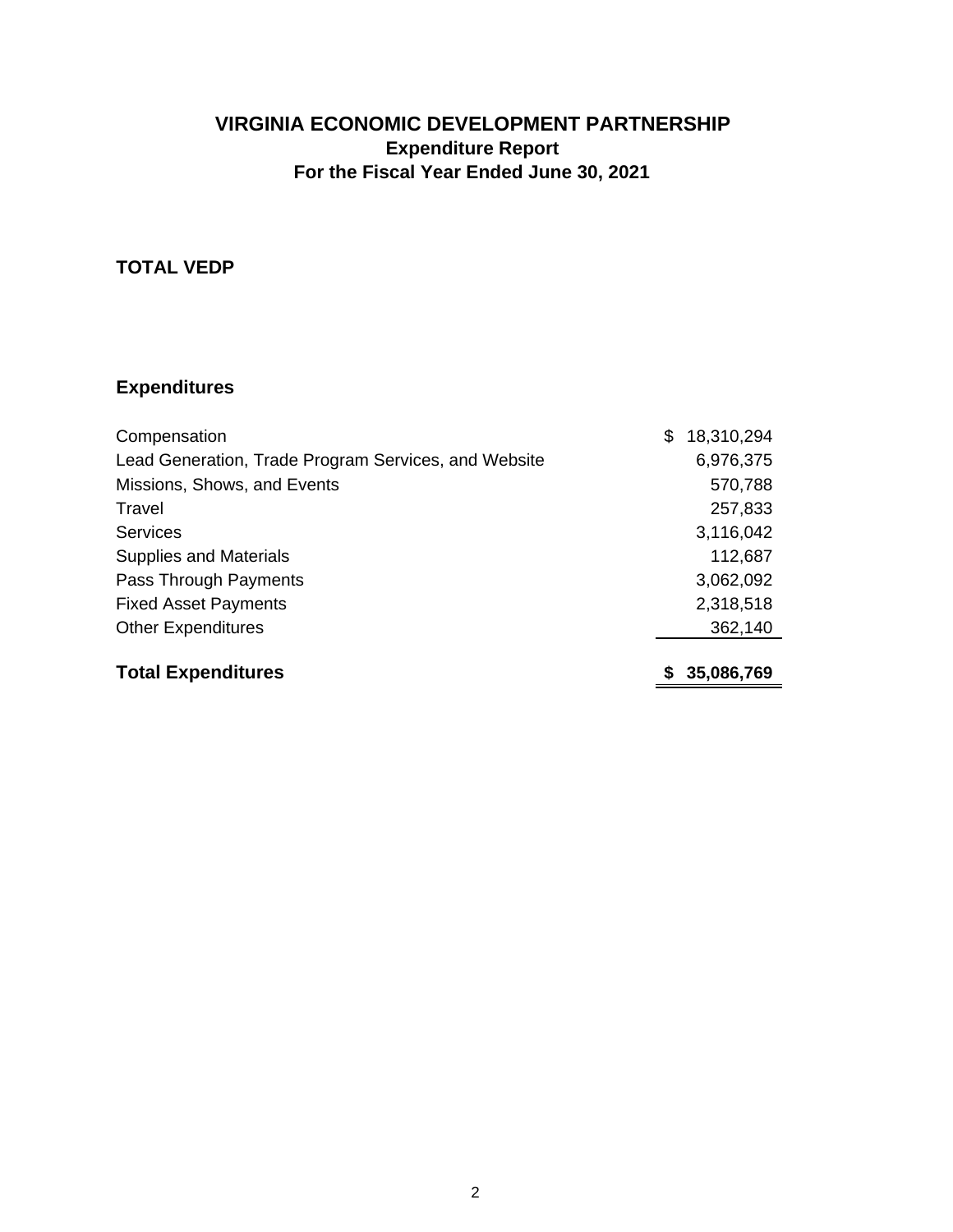#### **TALENT SOLUTIONS - VJIP**

| Compensation                                         | \$<br>850,104 |
|------------------------------------------------------|---------------|
| Lead Generation, Trade Program Services, and Website |               |
| Missions, Shows, and Events                          |               |
| Travel                                               | 11,824        |
| Services                                             | 24,291        |
| <b>Supplies and Materials</b>                        | 693           |
| Pass Through Payments                                |               |
| <b>Fixed Asset Payments</b>                          | 41,223        |
| <b>Other Expenditures</b>                            | 4,900         |
|                                                      |               |
| <b>Total Expenditures</b>                            | 933,035       |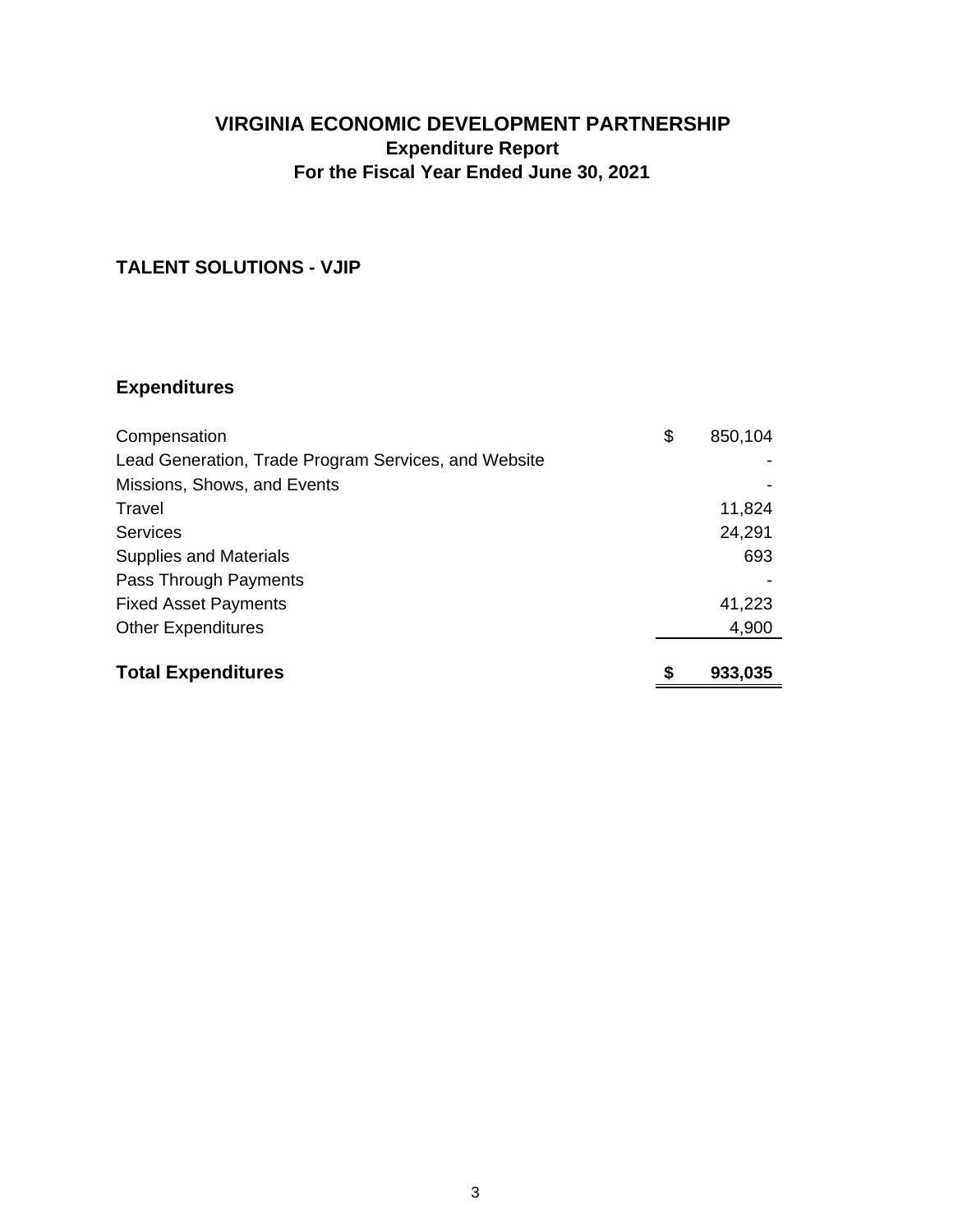## **TALENT SOLUTIONS - TALENT ACCELERATOR PROGRAM**

| Compensation                                         | \$<br>2,822,534 |
|------------------------------------------------------|-----------------|
| Lead Generation, Trade Program Services, and Website | 286,019         |
| Missions, Shows, and Events                          | 107             |
| Travel                                               | 87,708          |
| <b>Services</b>                                      | 714,085         |
| <b>Supplies and Materials</b>                        | 39,822          |
| Pass Through Payments                                |                 |
| <b>Fixed Asset Payments</b>                          | 339,719         |
| <b>Other Expenditures</b>                            | 35,960          |
| <b>Total Expenditures</b>                            | \$<br>4,325,955 |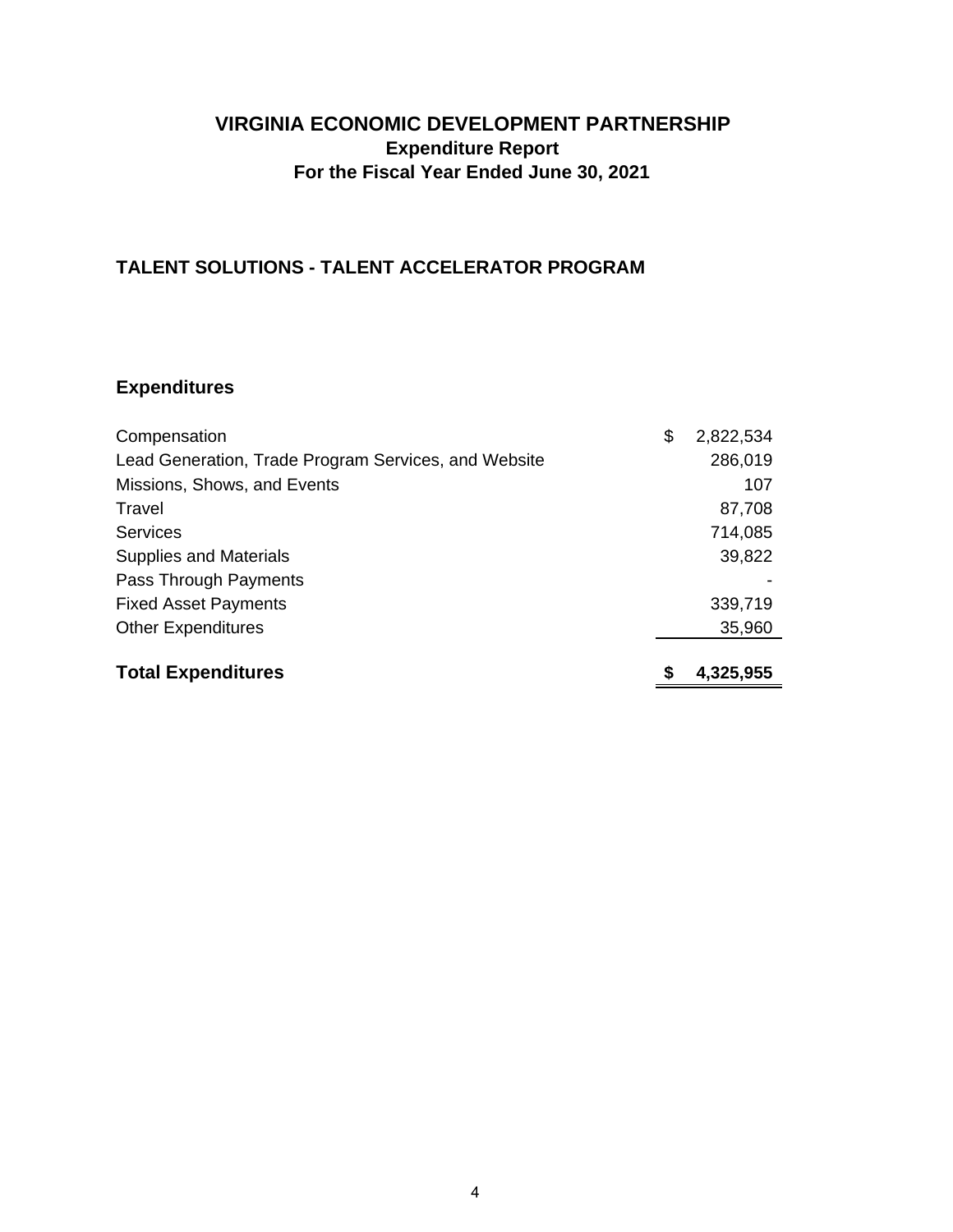# **INTERNATIONAL TRADE**

| Compensation                                         | \$ | 2,182,749 |
|------------------------------------------------------|----|-----------|
| Lead Generation, Trade Program Services, and Website |    | 3,854,152 |
| Missions, Shows, and Events                          |    | 446,465   |
| Travel                                               |    | 43,618    |
| <b>Services</b>                                      |    | 121,276   |
| <b>Supplies and Materials</b>                        |    | 6,806     |
| Pass Through Payments                                |    |           |
| <b>Fixed Asset Payments</b>                          |    | 221,993   |
| <b>Other Expenditures</b>                            |    | 112,731   |
|                                                      |    |           |
| <b>Total Expenditures</b>                            | S  | 6,989,791 |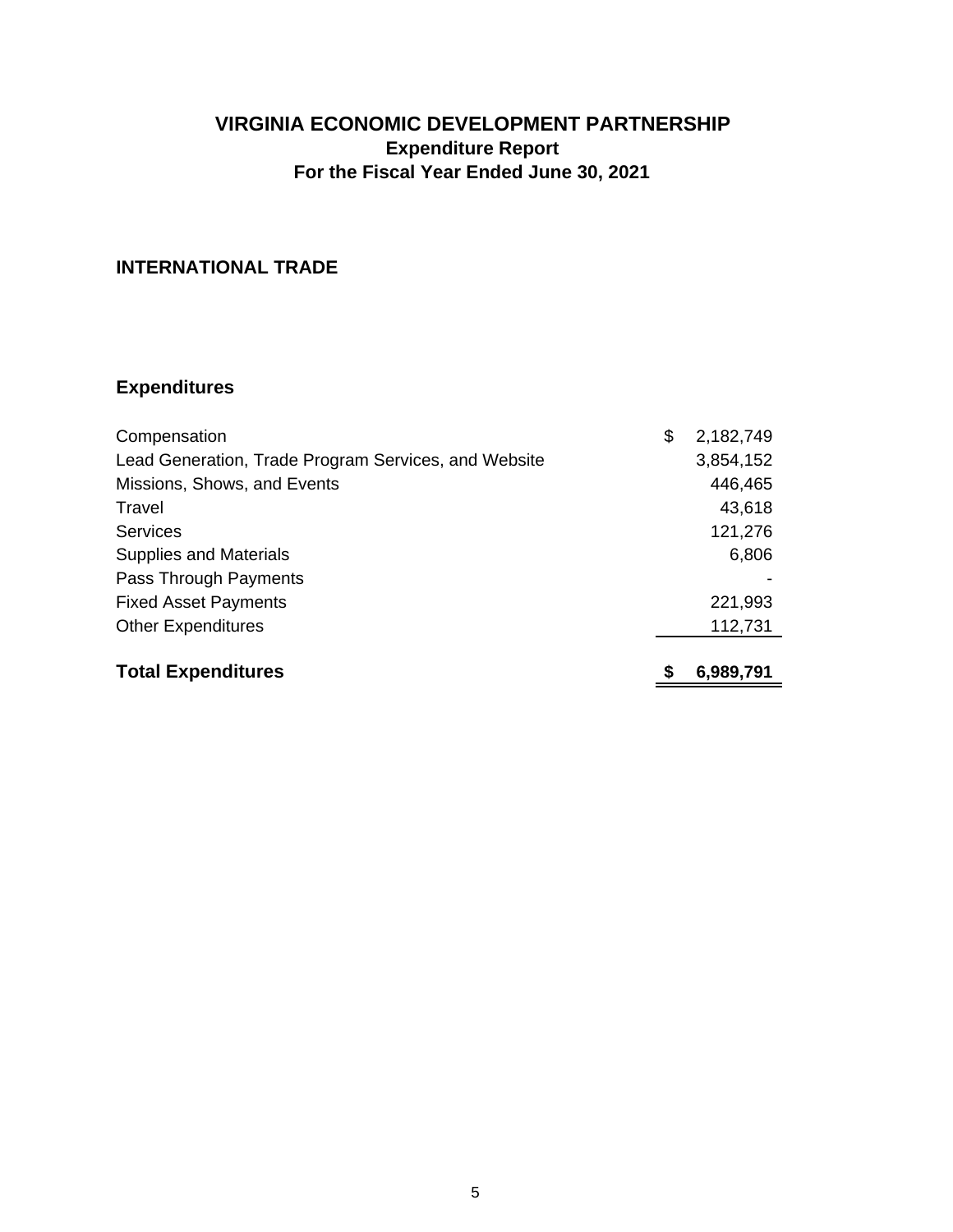#### **BUSINESS INVESTMENT**

| Compensation                                         | \$<br>3,967,107 |
|------------------------------------------------------|-----------------|
| Lead Generation, Trade Program Services, and Website | 357,000         |
| Missions, Shows, and Events                          | 100,350         |
| Travel                                               | 96,898          |
| <b>Services</b>                                      | 211,859         |
| <b>Supplies and Materials</b>                        | 25,235          |
| Pass Through Payments                                |                 |
| <b>Fixed Asset Payments</b>                          | 365,254         |
| <b>Other Expenditures</b>                            | 46,813          |
| <b>Total Expenditures</b>                            | \$<br>5,170,515 |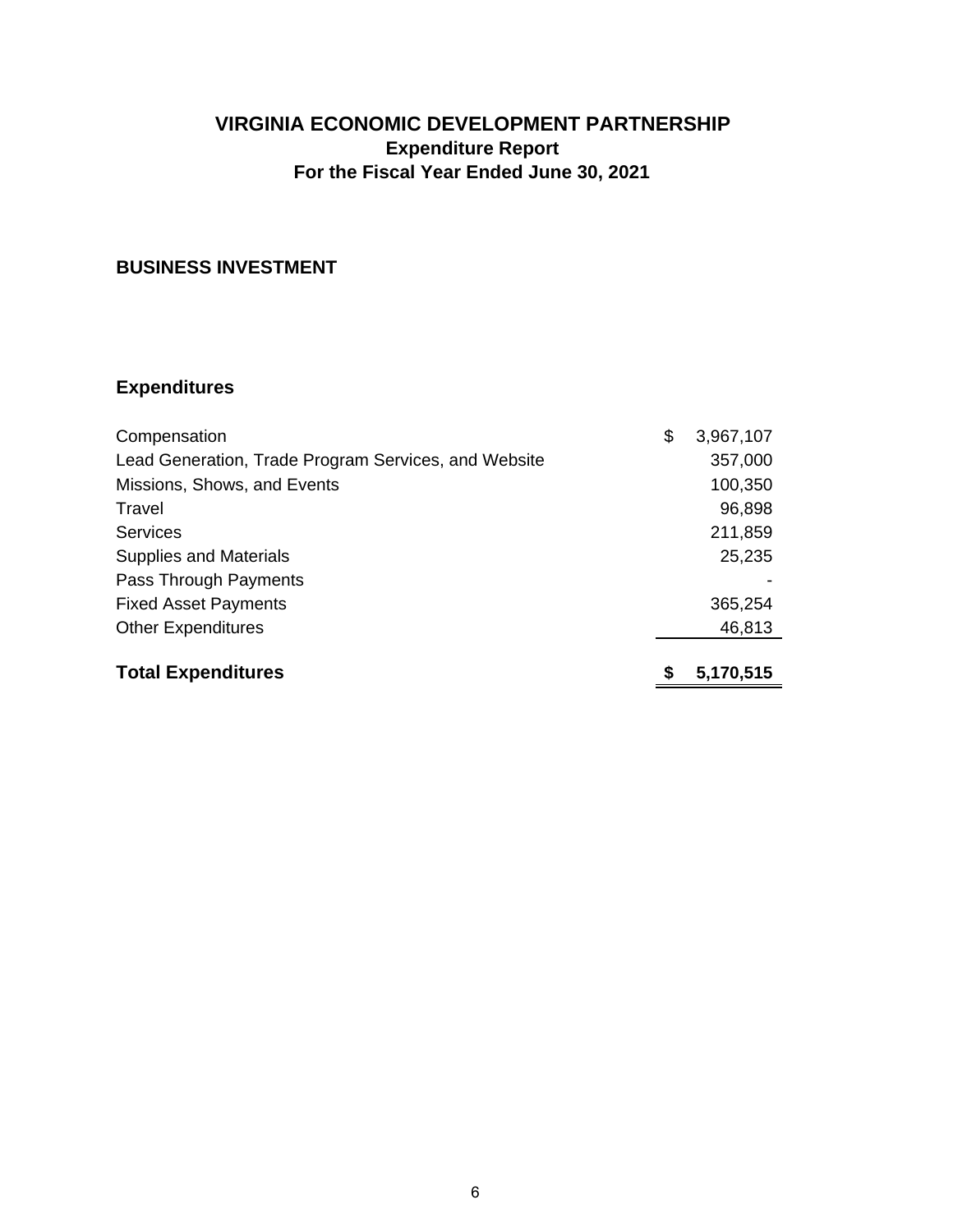#### **RESEARCH**

| Compensation                                         | \$ | 2,382,938 |
|------------------------------------------------------|----|-----------|
| Lead Generation, Trade Program Services, and Website |    |           |
| Missions, Shows, and Events                          |    |           |
| Travel                                               |    |           |
| <b>Services</b>                                      |    | 197,409   |
| <b>Supplies and Materials</b>                        |    | 5,227     |
| Pass Through Payments                                |    |           |
| <b>Fixed Asset Payments</b>                          |    | 226,679   |
| <b>Other Expenditures</b>                            |    | 13,510    |
|                                                      |    |           |
| <b>Total Expenditures</b>                            | S  | 2,825,762 |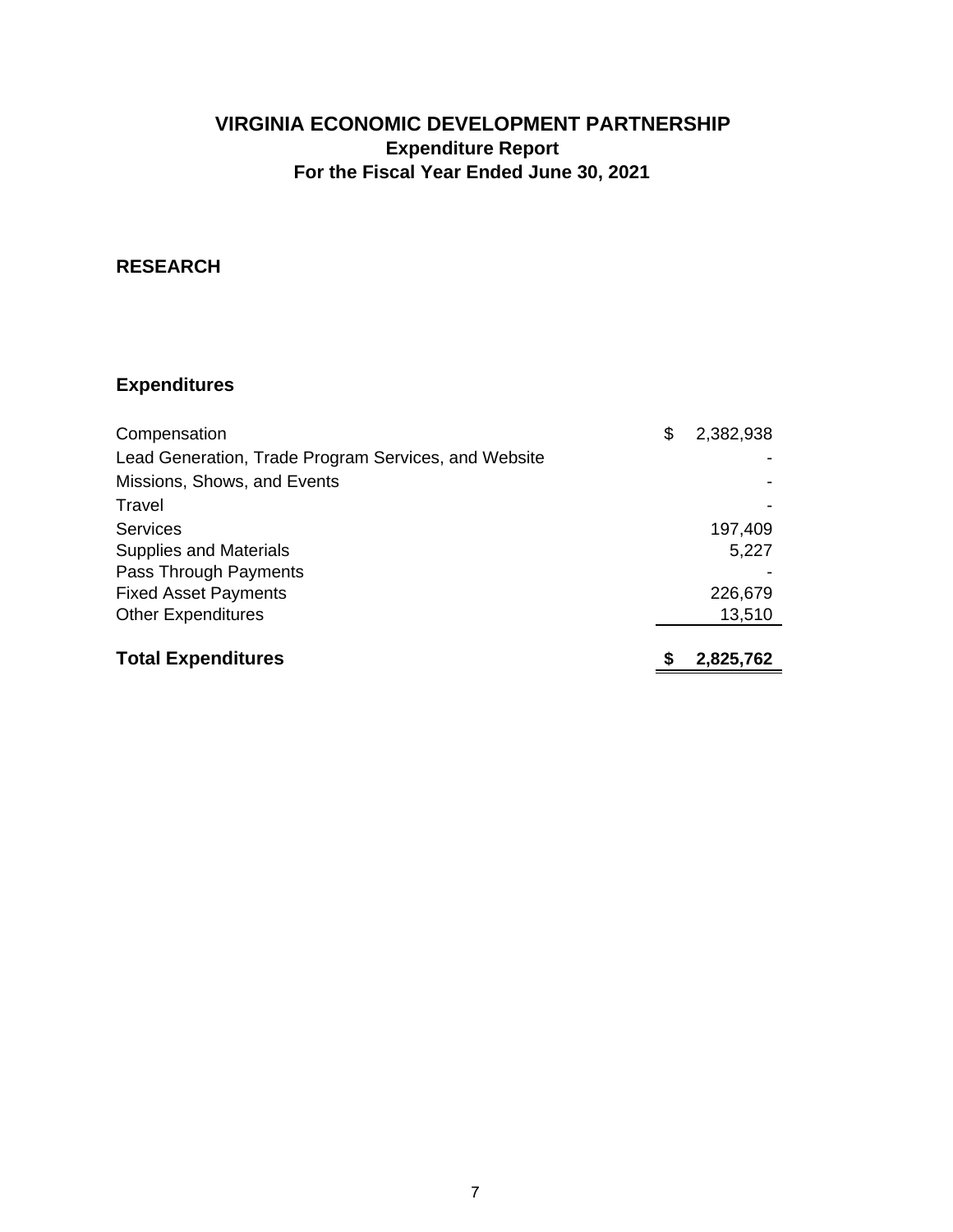#### **MARKETING AND COMMUNICATIONS**

| Compensation                                         | \$ | 1,080,320 |
|------------------------------------------------------|----|-----------|
| Lead Generation, Trade Program Services, and Website |    | 2,475,703 |
| Missions, Shows, and Events                          |    | 23,358    |
| Travel                                               |    | 7,013     |
| <b>Services</b>                                      |    | 38,707    |
| <b>Supplies and Materials</b>                        |    | 4,224     |
| Pass Through Payments                                |    |           |
| <b>Fixed Asset Payments</b>                          |    | 181,438   |
| <b>Other Expenditures</b>                            |    | 13,709    |
| <b>Total Expenditures</b>                            | S  | 3,824,472 |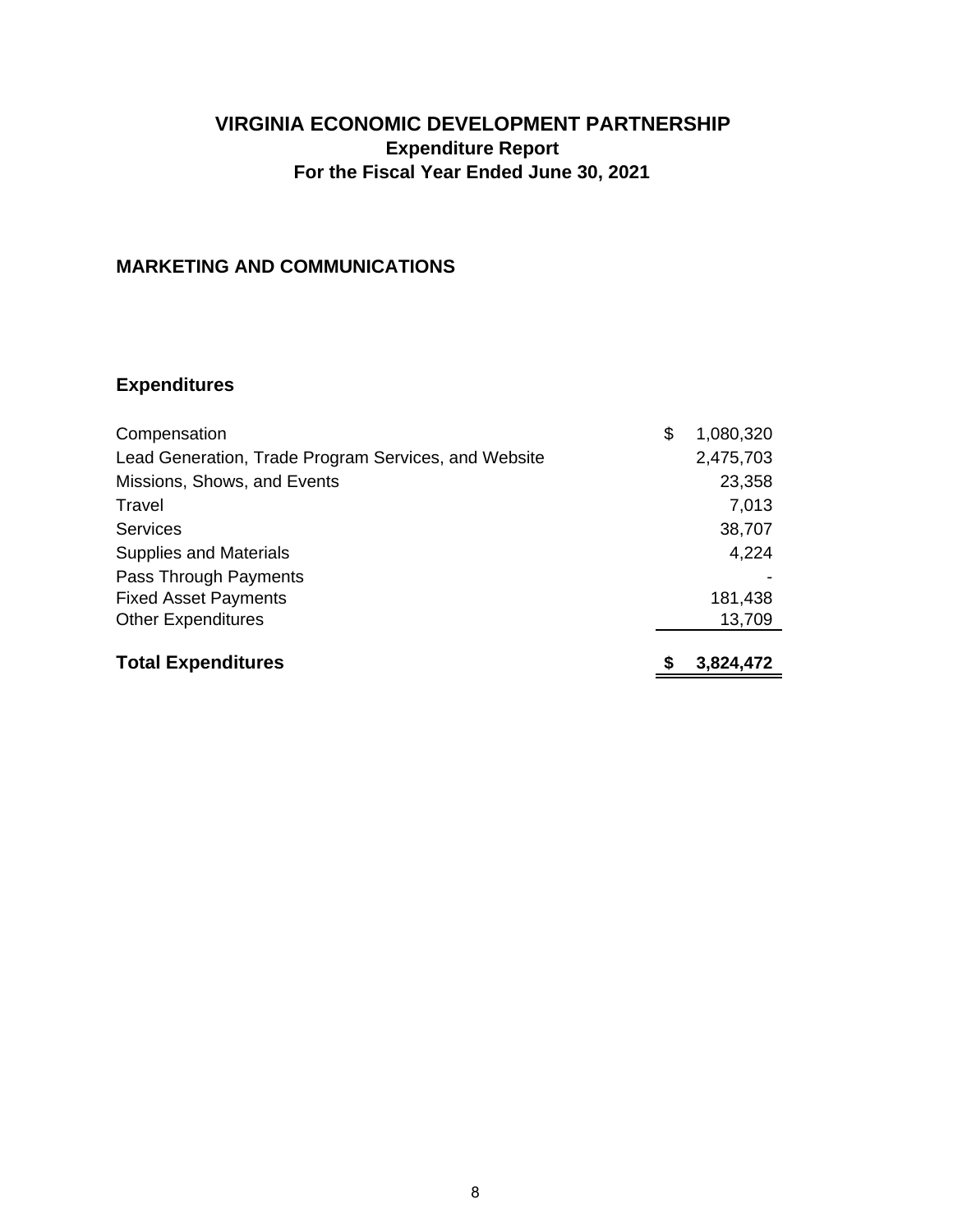#### **ECONOMIC COMPETITIVENESS**

| Compensation                                         | \$ | 720,620 |
|------------------------------------------------------|----|---------|
| Lead Generation, Trade Program Services, and Website |    |         |
| Missions, Shows, and Events                          |    |         |
| Travel                                               |    | 3,265   |
| Services                                             |    | 45,375  |
| <b>Supplies and Materials</b>                        |    |         |
| Pass Through Payments                                |    |         |
| <b>Fixed Asset Payments</b>                          |    | 52,011  |
| <b>Other Expenditures</b>                            |    | 18,869  |
|                                                      |    |         |
| <b>Total Expenditures</b>                            | S  | 840,139 |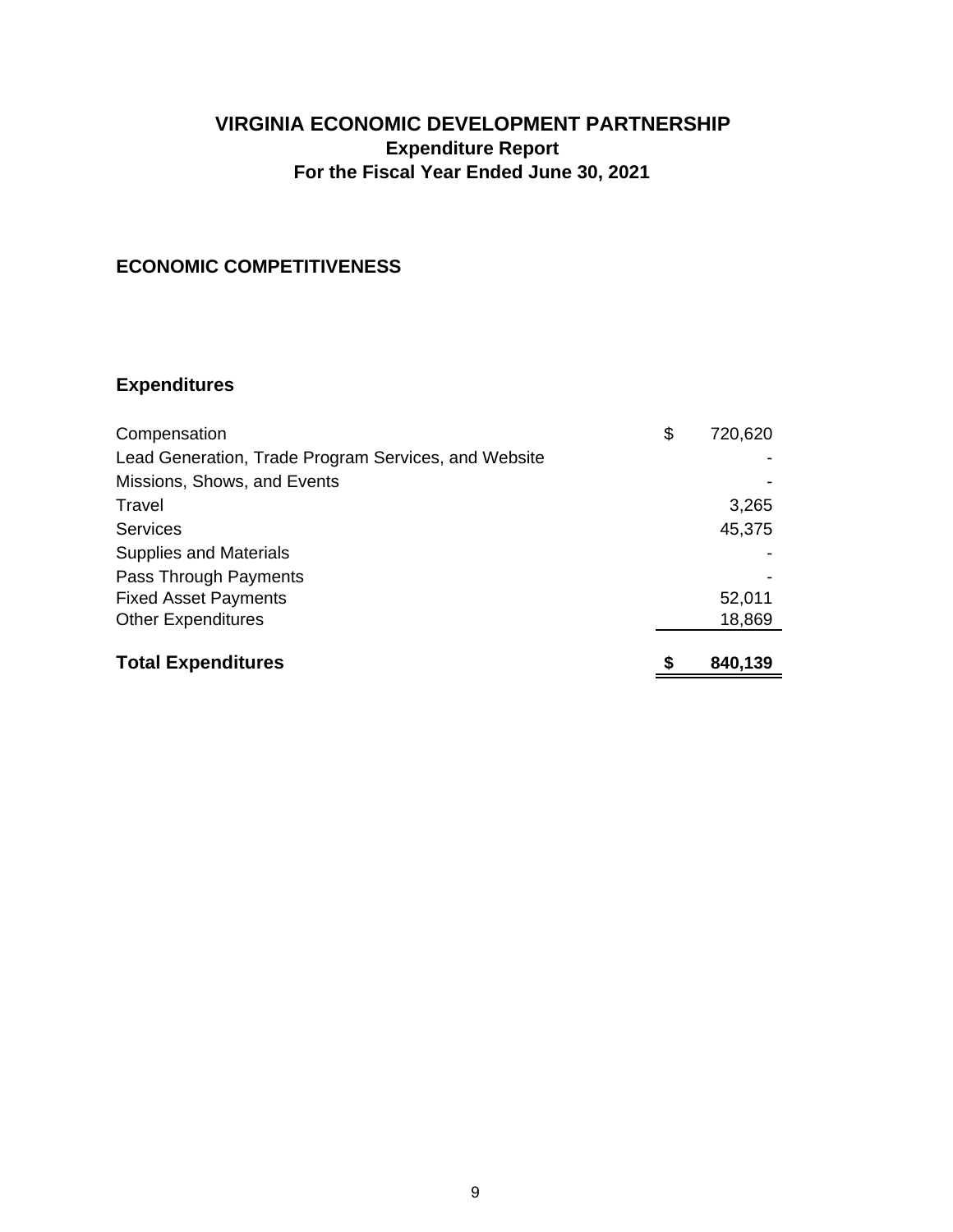#### **INFORMATION TECHNOLOGY**

| Compensation                                         | \$ | 861,089   |
|------------------------------------------------------|----|-----------|
| Lead Generation, Trade Program Services, and Website |    |           |
| Missions, Shows, and Events                          |    |           |
| Travel                                               |    | 2,937     |
| <b>Services</b>                                      |    | 468,648   |
| <b>Supplies and Materials</b>                        |    | 7,224     |
| Pass Through Payments                                |    |           |
| <b>Fixed Asset Payments</b>                          |    | 138,161   |
| <b>Other Expenditures</b>                            |    | 10,854    |
|                                                      |    |           |
| <b>Total Expenditures</b>                            | S  | 1,488,912 |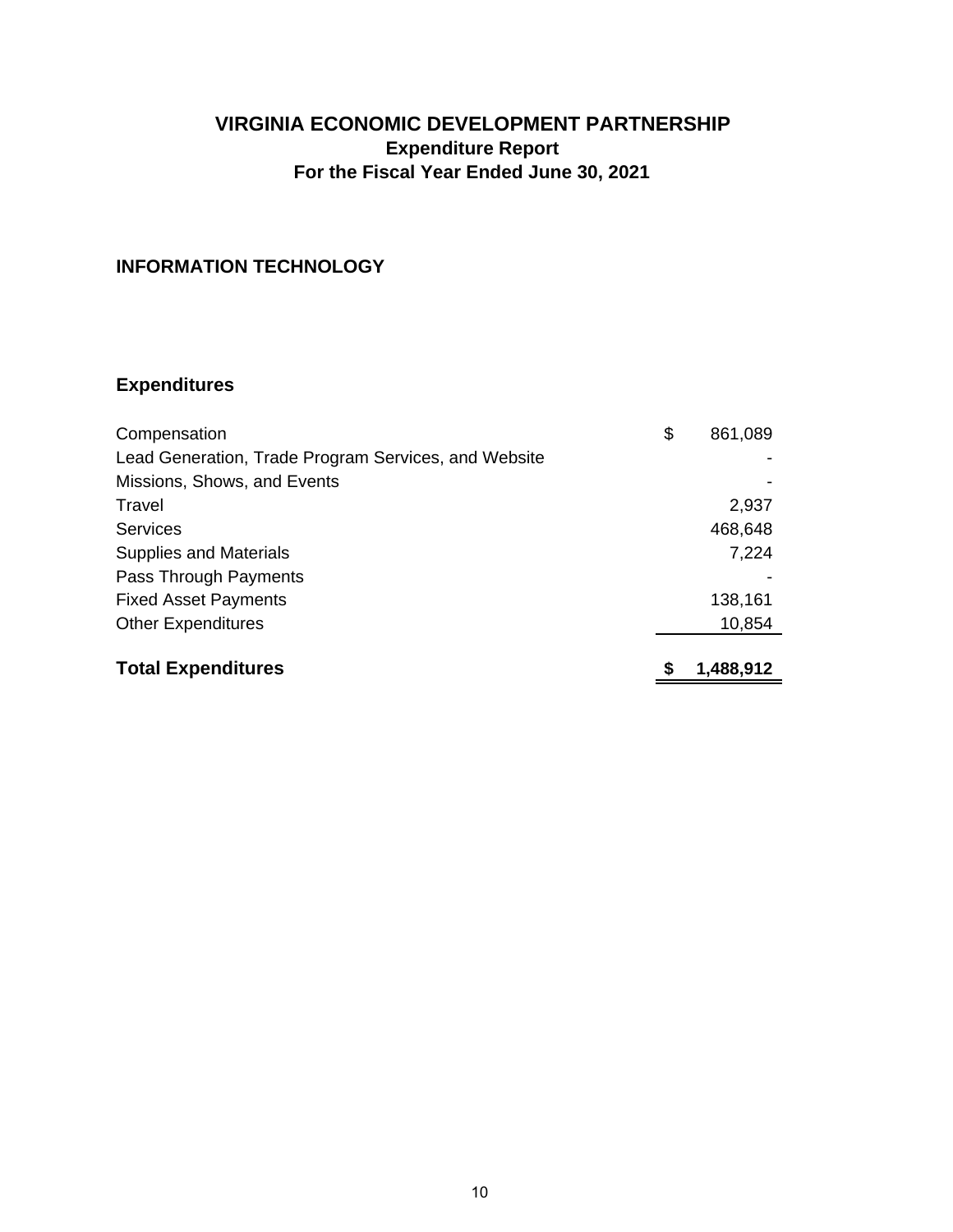#### **INCENTIVES**

| Compensation                                         | \$ | 569,710 |
|------------------------------------------------------|----|---------|
| Lead Generation, Trade Program Services, and Website |    |         |
| Missions, Shows, and Events                          |    |         |
| Travel                                               |    |         |
| Services                                             |    | 26,535  |
| <b>Supplies and Materials</b>                        |    | 660     |
| Pass Through Payments                                |    |         |
| <b>Fixed Asset Payments</b>                          |    | 42,997  |
| <b>Other Expenditures</b>                            |    | 1,844   |
|                                                      |    |         |
| <b>Total Expenditures</b>                            | S  | 641,747 |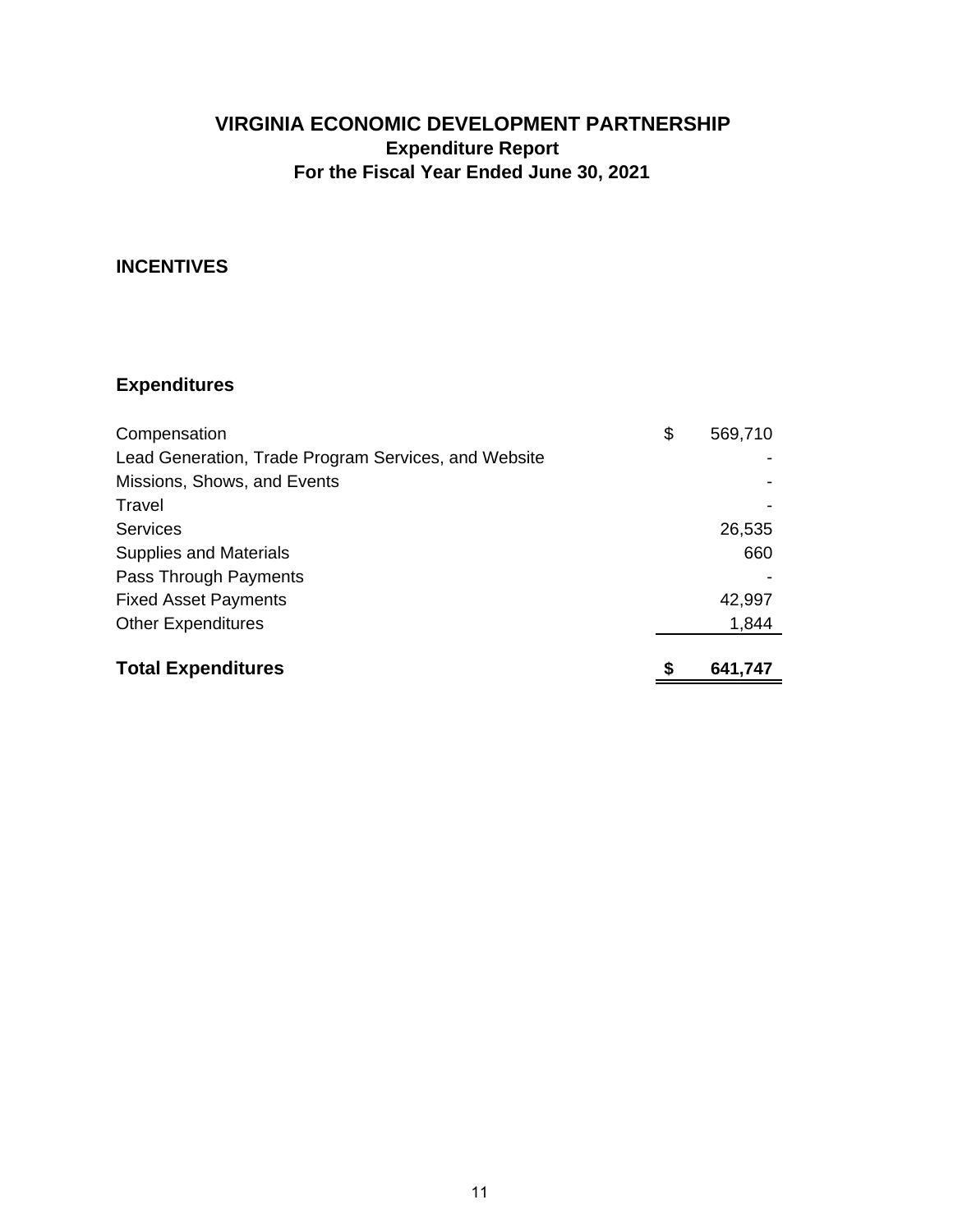#### **ADMINISTRATION**

| Compensation                                         | S | 2,873,122 |
|------------------------------------------------------|---|-----------|
| Lead Generation, Trade Program Services, and Website |   | 3,500     |
| Missions, Shows, and Events                          |   | 509       |
| Travel                                               |   | 4,571     |
| <b>Services</b>                                      |   | 1,267,857 |
| <b>Supplies and Materials</b>                        |   | 22,796    |
| Pass Through Payments                                |   |           |
| <b>Fixed Asset Payments</b>                          |   | 709,044   |
| <b>Other Expenditures</b>                            |   | 102,951   |
| <b>Total Expenditures</b>                            |   | 4,984,350 |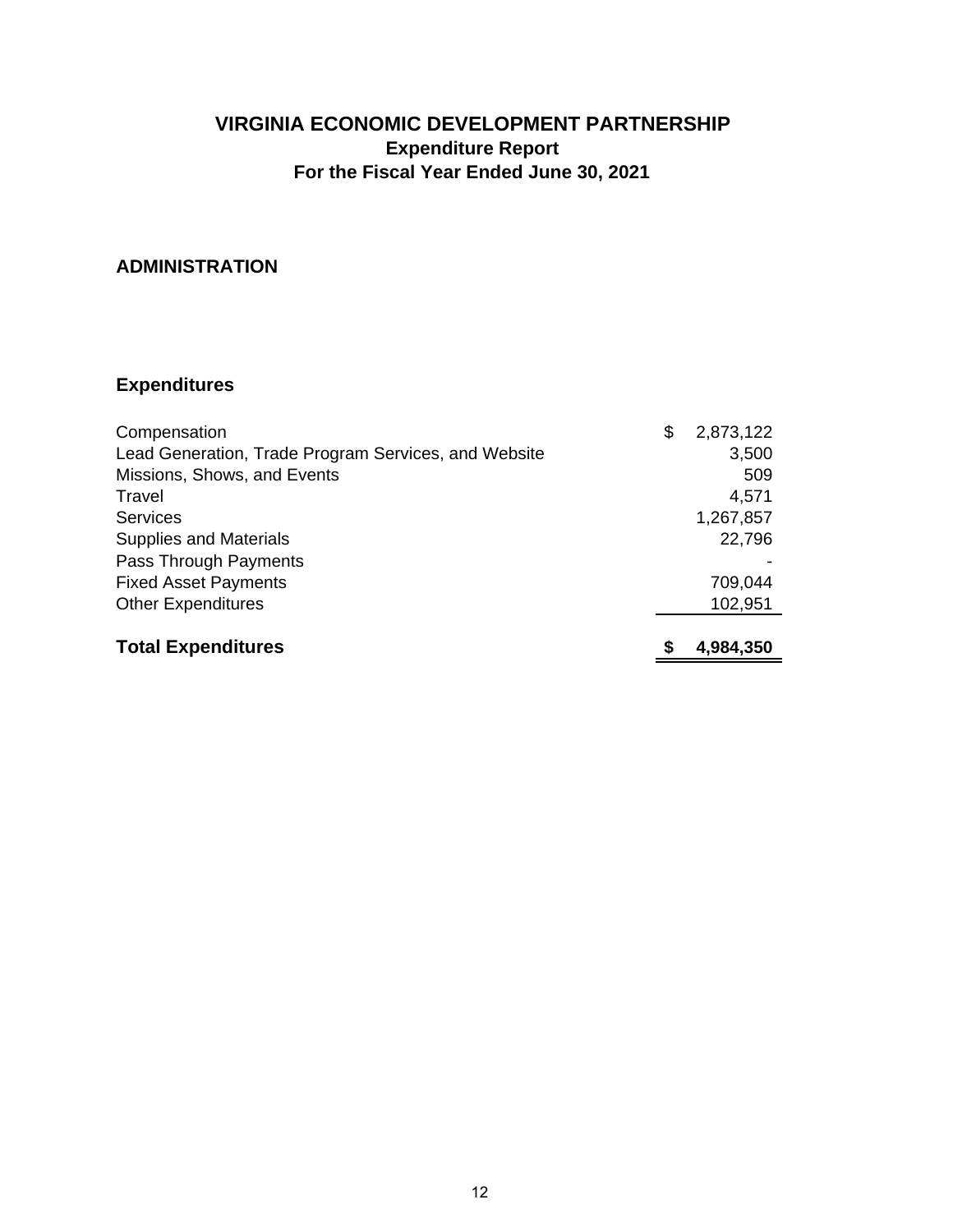#### **PASS THROUGH PAYMENTS**

| Compensation                                         | \$        |
|------------------------------------------------------|-----------|
| Lead Generation, Trade Program Services, and Website |           |
| Missions, Shows, and Events                          |           |
| Travel                                               |           |
| <b>Services</b>                                      |           |
| <b>Supplies and Materials</b>                        |           |
| Pass Through Payments                                | 3,062,092 |
| <b>Fixed Asset Payments</b>                          |           |
| <b>Other Expenditures</b>                            |           |
|                                                      |           |
| <b>Total Expenditures</b>                            | 3,062,092 |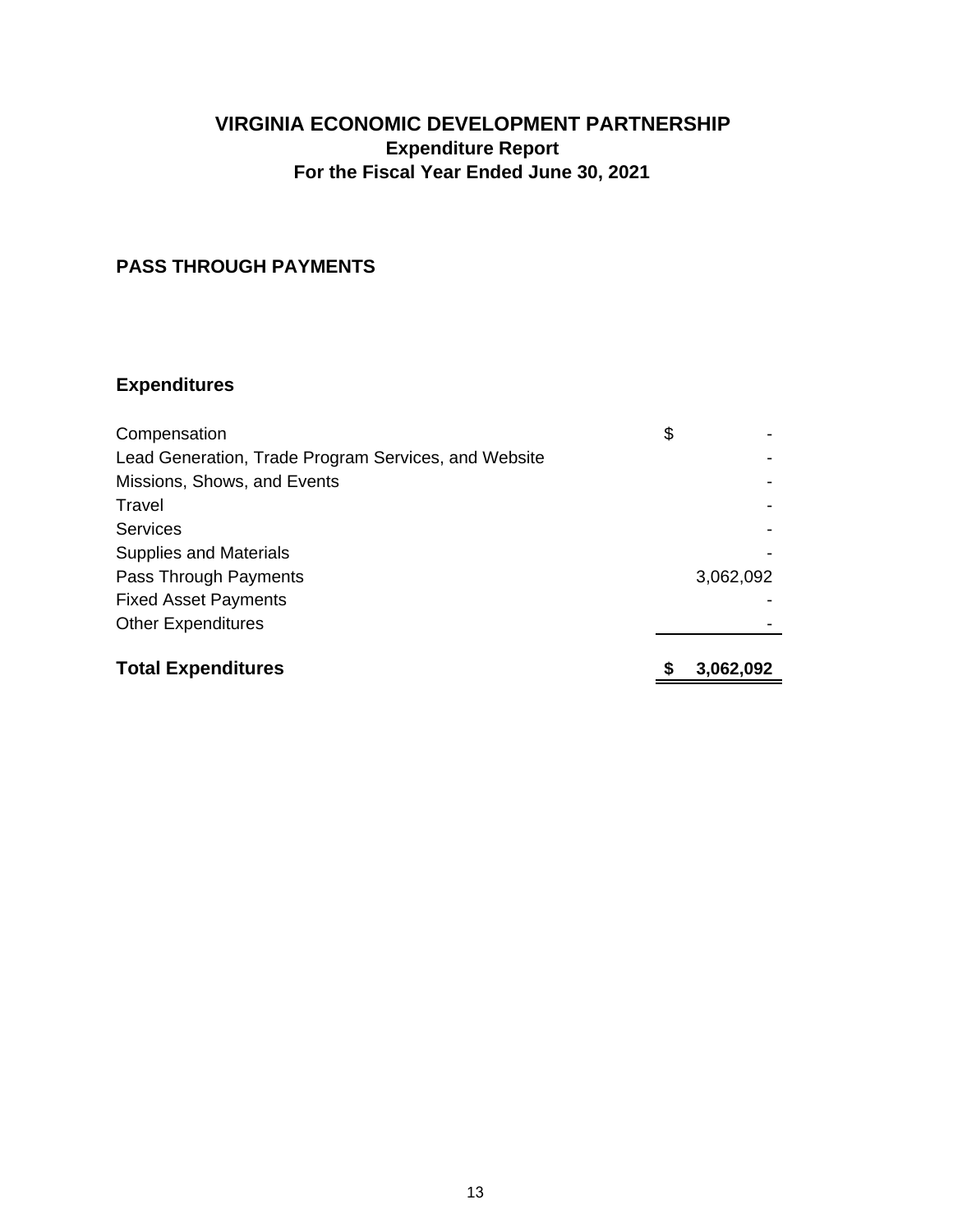Т

#### **Virginia Economic Development Partnership Salary and Bonus Information As of June 30, 2021**

**FY 2021**

|  |  |  |  | All Salaried and Wage Personnel |
|--|--|--|--|---------------------------------|
|--|--|--|--|---------------------------------|

| Paid<br><b>Performance</b><br><b>Position Title</b><br>Year<br><b>Total Paid</b><br><b>Managing Director</b><br>229,260.27<br>229,260.27<br>0.00<br>160,333.41<br>16,496.00<br>176,829.41<br><b>VP International Trade</b><br><b>Economic Research Analyst</b><br>4,989.00<br>59,856.83<br>54,867.83<br>42,787.19<br>$\star$<br>42,787.19<br><b>Business Manager</b><br>0.00<br><b>Procurement Manager</b><br>9,000.00<br>68,985.98<br>77,985.98<br>Network Engineer<br>53,147.55<br>2,000.00<br>55,147.55<br>$\star$<br><b>GIS Technician</b><br>41,508.23<br>0.00<br>41,508.23<br>Associate Business Manager<br>57,995.58<br>51,114.58<br>6,881.00<br>$\star$<br><b>Business Manager</b><br>19,193.75<br>0.00<br>19,193.75<br><b>Instructional Designer</b><br>85,177.16<br>1,649.00<br>86,826.16<br><b>External Affairs Manager</b><br>2,000.00<br>68,394.87<br>66,394.87<br><b>VP Business Investment</b><br>173,610.94<br>18,600.00<br>192,210.94<br><b>Incentives Coordinator</b><br>2,000.00<br>45,093.75<br>47,093.75<br>2,000.00<br><b>Executive Administrative Coordinator</b><br>52,314.04<br>54,314.04<br>$\star$<br>10,815.00<br>10,815.00<br>0.00<br><b>Instructional Designer</b><br>Assistant VP International Trade<br>97,703.13<br>2,000.00<br>99,703.13<br>$\star$<br><b>Talent Acquisition Manager</b><br>15,625.00<br>216.00<br>15,841.00<br>95,197.84<br>9,068.00<br>104,265.84<br><b>Managing Director</b><br>14,322.00<br><b>Managing Director</b><br>130,270.91<br>144,592.91<br>Global Research Coordinator<br>12,374.81<br>$\star$<br>0.00<br>12,374.81<br>Assistant to the Vice President<br>60,965.55<br>2,000.00<br>62,965.55<br>27,183.92<br>1,188.00<br>28,371.92<br>Facilities/Fleet Coordinator<br>Senior Business Manager<br>92,928.24<br>8.481.00<br>101,409.24<br><b>VP Economic Competitiveness</b><br>$\star$<br>106,540.02<br>0.00<br>106,540.02<br><b>GIS Specialist</b><br>68,145.95<br>66,145.95<br>2,000.00<br><b>Assistant General Counsel</b><br>126,022.46<br>$\star$<br>915.00<br>126,937.46<br>Assistant to the CIO<br>52,778.21<br>2,000.00<br>54,778.21<br>Analyst<br>54,617.75<br>2,000.00<br>56,617.75<br>Assistant to the Vice President<br>3,000.00<br>67,916.96<br>70,916.96<br>3,600.00<br><b>Communications Director</b><br>92,119.20<br>95,719.20<br><b>Talent Solutions Business Manager</b><br>82,820.31<br>4,400.00<br>87,220.31<br>2,000.00<br>Human Resources Director<br>101,813.99<br>103,813.99<br>Finance Manager<br>80,166.83<br>1,252.00<br>81,418.83<br><b>Managing Director</b><br>120,250.00<br>13,860.00<br>134,110.00<br>Chief of Staff<br>94,195.91<br>2,000.00<br>96,195.91<br>Receptionist<br>37,931.18<br>2,000.00<br>39,931.18<br>International Trade Manager<br>80,166.83<br>2,000.00<br>82,166.83<br>$\star$<br>197.00<br><b>Brand Associate</b><br>10,782.02<br>10,979.02<br>Interim Managing Director<br>112,904.66<br>6,250.00<br>119,154.66<br><b>VP Economic Competitiveness</b><br>133,955.02<br>2,000.00<br>135,955.02<br><b>Talent Solutions Business Manager</b><br>$\star$<br>63.00<br>3,787.33<br>3,724.33<br>$\star$<br>408.00<br>Outreach Specialist<br>12,928.24<br>13,336.24<br>2,000.00<br>96,801.49<br>98,801.49<br><b>Lead Developer</b><br>Sr. Economic Research Analyst<br>66,169.43<br>3,600.00<br>69,769.43<br><b>Executive Vice President</b><br>221,372.55<br>35,137.00<br>256,509.55<br>VALET Program Manager<br>99,595.62<br>2,000.00<br>101,595.62<br>Senior Marketing Manager<br>71,135.97<br>1,789.00<br>72,924.97<br><b>Incentives Coordination Manager</b><br>2,800.00<br>85,177.16<br>87,977.16<br>Assistant to the Vice President<br>2,000.00<br>66,109.12<br>68,109.12<br>62,635.50<br>1,901.00<br>64,536.50<br>Senior Analyst<br><b>Business Manager</b><br>85,177.16<br>5,834.00<br>91,011.16<br>1,397.00<br>81,459.97<br>50,809.23<br>2,000.00<br>4,400.00<br>67,586.59<br>100,208.41<br>13,666.00<br>53,026.64<br>2,000.00<br>5,000.00<br>85,352.49<br>1,559.00<br>80,166.83<br>142,045.31<br>12,000.00<br>$\star$<br>3,516.00<br>75,216.30<br>113,075.20<br>2,000.00<br>185,385.58<br>27,000.00 |                                          | <b>Salaries &amp; Wages</b> | <b>Partial</b> | FI ZUZI<br>Pay For | FY2021     |
|--------------------------------------------------------------------------------------------------------------------------------------------------------------------------------------------------------------------------------------------------------------------------------------------------------------------------------------------------------------------------------------------------------------------------------------------------------------------------------------------------------------------------------------------------------------------------------------------------------------------------------------------------------------------------------------------------------------------------------------------------------------------------------------------------------------------------------------------------------------------------------------------------------------------------------------------------------------------------------------------------------------------------------------------------------------------------------------------------------------------------------------------------------------------------------------------------------------------------------------------------------------------------------------------------------------------------------------------------------------------------------------------------------------------------------------------------------------------------------------------------------------------------------------------------------------------------------------------------------------------------------------------------------------------------------------------------------------------------------------------------------------------------------------------------------------------------------------------------------------------------------------------------------------------------------------------------------------------------------------------------------------------------------------------------------------------------------------------------------------------------------------------------------------------------------------------------------------------------------------------------------------------------------------------------------------------------------------------------------------------------------------------------------------------------------------------------------------------------------------------------------------------------------------------------------------------------------------------------------------------------------------------------------------------------------------------------------------------------------------------------------------------------------------------------------------------------------------------------------------------------------------------------------------------------------------------------------------------------------------------------------------------------------------------------------------------------------------------------------------------------------------------------------------------------------------------------------------------------------------------------------------------------------------------------------------------------------------------------------------------------------------------------------------------------------------------------------------------------------------------------------------------------------------------------------------------------------------------------------------------------------------------------------------------------------------------------------------------------------------------------------------------------------------------------------------------------------------------------------------------------------------------------------------------------------------------------------------------------------------------------------------------------------------------------------------------------------------------------------------------------|------------------------------------------|-----------------------------|----------------|--------------------|------------|
|                                                                                                                                                                                                                                                                                                                                                                                                                                                                                                                                                                                                                                                                                                                                                                                                                                                                                                                                                                                                                                                                                                                                                                                                                                                                                                                                                                                                                                                                                                                                                                                                                                                                                                                                                                                                                                                                                                                                                                                                                                                                                                                                                                                                                                                                                                                                                                                                                                                                                                                                                                                                                                                                                                                                                                                                                                                                                                                                                                                                                                                                                                                                                                                                                                                                                                                                                                                                                                                                                                                                                                                                                                                                                                                                                                                                                                                                                                                                                                                                                                                                                                                          |                                          |                             |                |                    |            |
|                                                                                                                                                                                                                                                                                                                                                                                                                                                                                                                                                                                                                                                                                                                                                                                                                                                                                                                                                                                                                                                                                                                                                                                                                                                                                                                                                                                                                                                                                                                                                                                                                                                                                                                                                                                                                                                                                                                                                                                                                                                                                                                                                                                                                                                                                                                                                                                                                                                                                                                                                                                                                                                                                                                                                                                                                                                                                                                                                                                                                                                                                                                                                                                                                                                                                                                                                                                                                                                                                                                                                                                                                                                                                                                                                                                                                                                                                                                                                                                                                                                                                                                          |                                          |                             |                |                    |            |
|                                                                                                                                                                                                                                                                                                                                                                                                                                                                                                                                                                                                                                                                                                                                                                                                                                                                                                                                                                                                                                                                                                                                                                                                                                                                                                                                                                                                                                                                                                                                                                                                                                                                                                                                                                                                                                                                                                                                                                                                                                                                                                                                                                                                                                                                                                                                                                                                                                                                                                                                                                                                                                                                                                                                                                                                                                                                                                                                                                                                                                                                                                                                                                                                                                                                                                                                                                                                                                                                                                                                                                                                                                                                                                                                                                                                                                                                                                                                                                                                                                                                                                                          |                                          |                             |                |                    |            |
|                                                                                                                                                                                                                                                                                                                                                                                                                                                                                                                                                                                                                                                                                                                                                                                                                                                                                                                                                                                                                                                                                                                                                                                                                                                                                                                                                                                                                                                                                                                                                                                                                                                                                                                                                                                                                                                                                                                                                                                                                                                                                                                                                                                                                                                                                                                                                                                                                                                                                                                                                                                                                                                                                                                                                                                                                                                                                                                                                                                                                                                                                                                                                                                                                                                                                                                                                                                                                                                                                                                                                                                                                                                                                                                                                                                                                                                                                                                                                                                                                                                                                                                          |                                          |                             |                |                    |            |
|                                                                                                                                                                                                                                                                                                                                                                                                                                                                                                                                                                                                                                                                                                                                                                                                                                                                                                                                                                                                                                                                                                                                                                                                                                                                                                                                                                                                                                                                                                                                                                                                                                                                                                                                                                                                                                                                                                                                                                                                                                                                                                                                                                                                                                                                                                                                                                                                                                                                                                                                                                                                                                                                                                                                                                                                                                                                                                                                                                                                                                                                                                                                                                                                                                                                                                                                                                                                                                                                                                                                                                                                                                                                                                                                                                                                                                                                                                                                                                                                                                                                                                                          |                                          |                             |                |                    |            |
|                                                                                                                                                                                                                                                                                                                                                                                                                                                                                                                                                                                                                                                                                                                                                                                                                                                                                                                                                                                                                                                                                                                                                                                                                                                                                                                                                                                                                                                                                                                                                                                                                                                                                                                                                                                                                                                                                                                                                                                                                                                                                                                                                                                                                                                                                                                                                                                                                                                                                                                                                                                                                                                                                                                                                                                                                                                                                                                                                                                                                                                                                                                                                                                                                                                                                                                                                                                                                                                                                                                                                                                                                                                                                                                                                                                                                                                                                                                                                                                                                                                                                                                          |                                          |                             |                |                    |            |
|                                                                                                                                                                                                                                                                                                                                                                                                                                                                                                                                                                                                                                                                                                                                                                                                                                                                                                                                                                                                                                                                                                                                                                                                                                                                                                                                                                                                                                                                                                                                                                                                                                                                                                                                                                                                                                                                                                                                                                                                                                                                                                                                                                                                                                                                                                                                                                                                                                                                                                                                                                                                                                                                                                                                                                                                                                                                                                                                                                                                                                                                                                                                                                                                                                                                                                                                                                                                                                                                                                                                                                                                                                                                                                                                                                                                                                                                                                                                                                                                                                                                                                                          |                                          |                             |                |                    |            |
|                                                                                                                                                                                                                                                                                                                                                                                                                                                                                                                                                                                                                                                                                                                                                                                                                                                                                                                                                                                                                                                                                                                                                                                                                                                                                                                                                                                                                                                                                                                                                                                                                                                                                                                                                                                                                                                                                                                                                                                                                                                                                                                                                                                                                                                                                                                                                                                                                                                                                                                                                                                                                                                                                                                                                                                                                                                                                                                                                                                                                                                                                                                                                                                                                                                                                                                                                                                                                                                                                                                                                                                                                                                                                                                                                                                                                                                                                                                                                                                                                                                                                                                          |                                          |                             |                |                    |            |
|                                                                                                                                                                                                                                                                                                                                                                                                                                                                                                                                                                                                                                                                                                                                                                                                                                                                                                                                                                                                                                                                                                                                                                                                                                                                                                                                                                                                                                                                                                                                                                                                                                                                                                                                                                                                                                                                                                                                                                                                                                                                                                                                                                                                                                                                                                                                                                                                                                                                                                                                                                                                                                                                                                                                                                                                                                                                                                                                                                                                                                                                                                                                                                                                                                                                                                                                                                                                                                                                                                                                                                                                                                                                                                                                                                                                                                                                                                                                                                                                                                                                                                                          |                                          |                             |                |                    |            |
|                                                                                                                                                                                                                                                                                                                                                                                                                                                                                                                                                                                                                                                                                                                                                                                                                                                                                                                                                                                                                                                                                                                                                                                                                                                                                                                                                                                                                                                                                                                                                                                                                                                                                                                                                                                                                                                                                                                                                                                                                                                                                                                                                                                                                                                                                                                                                                                                                                                                                                                                                                                                                                                                                                                                                                                                                                                                                                                                                                                                                                                                                                                                                                                                                                                                                                                                                                                                                                                                                                                                                                                                                                                                                                                                                                                                                                                                                                                                                                                                                                                                                                                          |                                          |                             |                |                    |            |
|                                                                                                                                                                                                                                                                                                                                                                                                                                                                                                                                                                                                                                                                                                                                                                                                                                                                                                                                                                                                                                                                                                                                                                                                                                                                                                                                                                                                                                                                                                                                                                                                                                                                                                                                                                                                                                                                                                                                                                                                                                                                                                                                                                                                                                                                                                                                                                                                                                                                                                                                                                                                                                                                                                                                                                                                                                                                                                                                                                                                                                                                                                                                                                                                                                                                                                                                                                                                                                                                                                                                                                                                                                                                                                                                                                                                                                                                                                                                                                                                                                                                                                                          |                                          |                             |                |                    |            |
|                                                                                                                                                                                                                                                                                                                                                                                                                                                                                                                                                                                                                                                                                                                                                                                                                                                                                                                                                                                                                                                                                                                                                                                                                                                                                                                                                                                                                                                                                                                                                                                                                                                                                                                                                                                                                                                                                                                                                                                                                                                                                                                                                                                                                                                                                                                                                                                                                                                                                                                                                                                                                                                                                                                                                                                                                                                                                                                                                                                                                                                                                                                                                                                                                                                                                                                                                                                                                                                                                                                                                                                                                                                                                                                                                                                                                                                                                                                                                                                                                                                                                                                          |                                          |                             |                |                    |            |
|                                                                                                                                                                                                                                                                                                                                                                                                                                                                                                                                                                                                                                                                                                                                                                                                                                                                                                                                                                                                                                                                                                                                                                                                                                                                                                                                                                                                                                                                                                                                                                                                                                                                                                                                                                                                                                                                                                                                                                                                                                                                                                                                                                                                                                                                                                                                                                                                                                                                                                                                                                                                                                                                                                                                                                                                                                                                                                                                                                                                                                                                                                                                                                                                                                                                                                                                                                                                                                                                                                                                                                                                                                                                                                                                                                                                                                                                                                                                                                                                                                                                                                                          |                                          |                             |                |                    |            |
|                                                                                                                                                                                                                                                                                                                                                                                                                                                                                                                                                                                                                                                                                                                                                                                                                                                                                                                                                                                                                                                                                                                                                                                                                                                                                                                                                                                                                                                                                                                                                                                                                                                                                                                                                                                                                                                                                                                                                                                                                                                                                                                                                                                                                                                                                                                                                                                                                                                                                                                                                                                                                                                                                                                                                                                                                                                                                                                                                                                                                                                                                                                                                                                                                                                                                                                                                                                                                                                                                                                                                                                                                                                                                                                                                                                                                                                                                                                                                                                                                                                                                                                          |                                          |                             |                |                    |            |
|                                                                                                                                                                                                                                                                                                                                                                                                                                                                                                                                                                                                                                                                                                                                                                                                                                                                                                                                                                                                                                                                                                                                                                                                                                                                                                                                                                                                                                                                                                                                                                                                                                                                                                                                                                                                                                                                                                                                                                                                                                                                                                                                                                                                                                                                                                                                                                                                                                                                                                                                                                                                                                                                                                                                                                                                                                                                                                                                                                                                                                                                                                                                                                                                                                                                                                                                                                                                                                                                                                                                                                                                                                                                                                                                                                                                                                                                                                                                                                                                                                                                                                                          |                                          |                             |                |                    |            |
|                                                                                                                                                                                                                                                                                                                                                                                                                                                                                                                                                                                                                                                                                                                                                                                                                                                                                                                                                                                                                                                                                                                                                                                                                                                                                                                                                                                                                                                                                                                                                                                                                                                                                                                                                                                                                                                                                                                                                                                                                                                                                                                                                                                                                                                                                                                                                                                                                                                                                                                                                                                                                                                                                                                                                                                                                                                                                                                                                                                                                                                                                                                                                                                                                                                                                                                                                                                                                                                                                                                                                                                                                                                                                                                                                                                                                                                                                                                                                                                                                                                                                                                          |                                          |                             |                |                    |            |
|                                                                                                                                                                                                                                                                                                                                                                                                                                                                                                                                                                                                                                                                                                                                                                                                                                                                                                                                                                                                                                                                                                                                                                                                                                                                                                                                                                                                                                                                                                                                                                                                                                                                                                                                                                                                                                                                                                                                                                                                                                                                                                                                                                                                                                                                                                                                                                                                                                                                                                                                                                                                                                                                                                                                                                                                                                                                                                                                                                                                                                                                                                                                                                                                                                                                                                                                                                                                                                                                                                                                                                                                                                                                                                                                                                                                                                                                                                                                                                                                                                                                                                                          |                                          |                             |                |                    |            |
|                                                                                                                                                                                                                                                                                                                                                                                                                                                                                                                                                                                                                                                                                                                                                                                                                                                                                                                                                                                                                                                                                                                                                                                                                                                                                                                                                                                                                                                                                                                                                                                                                                                                                                                                                                                                                                                                                                                                                                                                                                                                                                                                                                                                                                                                                                                                                                                                                                                                                                                                                                                                                                                                                                                                                                                                                                                                                                                                                                                                                                                                                                                                                                                                                                                                                                                                                                                                                                                                                                                                                                                                                                                                                                                                                                                                                                                                                                                                                                                                                                                                                                                          |                                          |                             |                |                    |            |
|                                                                                                                                                                                                                                                                                                                                                                                                                                                                                                                                                                                                                                                                                                                                                                                                                                                                                                                                                                                                                                                                                                                                                                                                                                                                                                                                                                                                                                                                                                                                                                                                                                                                                                                                                                                                                                                                                                                                                                                                                                                                                                                                                                                                                                                                                                                                                                                                                                                                                                                                                                                                                                                                                                                                                                                                                                                                                                                                                                                                                                                                                                                                                                                                                                                                                                                                                                                                                                                                                                                                                                                                                                                                                                                                                                                                                                                                                                                                                                                                                                                                                                                          |                                          |                             |                |                    |            |
|                                                                                                                                                                                                                                                                                                                                                                                                                                                                                                                                                                                                                                                                                                                                                                                                                                                                                                                                                                                                                                                                                                                                                                                                                                                                                                                                                                                                                                                                                                                                                                                                                                                                                                                                                                                                                                                                                                                                                                                                                                                                                                                                                                                                                                                                                                                                                                                                                                                                                                                                                                                                                                                                                                                                                                                                                                                                                                                                                                                                                                                                                                                                                                                                                                                                                                                                                                                                                                                                                                                                                                                                                                                                                                                                                                                                                                                                                                                                                                                                                                                                                                                          |                                          |                             |                |                    |            |
|                                                                                                                                                                                                                                                                                                                                                                                                                                                                                                                                                                                                                                                                                                                                                                                                                                                                                                                                                                                                                                                                                                                                                                                                                                                                                                                                                                                                                                                                                                                                                                                                                                                                                                                                                                                                                                                                                                                                                                                                                                                                                                                                                                                                                                                                                                                                                                                                                                                                                                                                                                                                                                                                                                                                                                                                                                                                                                                                                                                                                                                                                                                                                                                                                                                                                                                                                                                                                                                                                                                                                                                                                                                                                                                                                                                                                                                                                                                                                                                                                                                                                                                          |                                          |                             |                |                    |            |
|                                                                                                                                                                                                                                                                                                                                                                                                                                                                                                                                                                                                                                                                                                                                                                                                                                                                                                                                                                                                                                                                                                                                                                                                                                                                                                                                                                                                                                                                                                                                                                                                                                                                                                                                                                                                                                                                                                                                                                                                                                                                                                                                                                                                                                                                                                                                                                                                                                                                                                                                                                                                                                                                                                                                                                                                                                                                                                                                                                                                                                                                                                                                                                                                                                                                                                                                                                                                                                                                                                                                                                                                                                                                                                                                                                                                                                                                                                                                                                                                                                                                                                                          |                                          |                             |                |                    |            |
|                                                                                                                                                                                                                                                                                                                                                                                                                                                                                                                                                                                                                                                                                                                                                                                                                                                                                                                                                                                                                                                                                                                                                                                                                                                                                                                                                                                                                                                                                                                                                                                                                                                                                                                                                                                                                                                                                                                                                                                                                                                                                                                                                                                                                                                                                                                                                                                                                                                                                                                                                                                                                                                                                                                                                                                                                                                                                                                                                                                                                                                                                                                                                                                                                                                                                                                                                                                                                                                                                                                                                                                                                                                                                                                                                                                                                                                                                                                                                                                                                                                                                                                          |                                          |                             |                |                    |            |
|                                                                                                                                                                                                                                                                                                                                                                                                                                                                                                                                                                                                                                                                                                                                                                                                                                                                                                                                                                                                                                                                                                                                                                                                                                                                                                                                                                                                                                                                                                                                                                                                                                                                                                                                                                                                                                                                                                                                                                                                                                                                                                                                                                                                                                                                                                                                                                                                                                                                                                                                                                                                                                                                                                                                                                                                                                                                                                                                                                                                                                                                                                                                                                                                                                                                                                                                                                                                                                                                                                                                                                                                                                                                                                                                                                                                                                                                                                                                                                                                                                                                                                                          |                                          |                             |                |                    |            |
|                                                                                                                                                                                                                                                                                                                                                                                                                                                                                                                                                                                                                                                                                                                                                                                                                                                                                                                                                                                                                                                                                                                                                                                                                                                                                                                                                                                                                                                                                                                                                                                                                                                                                                                                                                                                                                                                                                                                                                                                                                                                                                                                                                                                                                                                                                                                                                                                                                                                                                                                                                                                                                                                                                                                                                                                                                                                                                                                                                                                                                                                                                                                                                                                                                                                                                                                                                                                                                                                                                                                                                                                                                                                                                                                                                                                                                                                                                                                                                                                                                                                                                                          |                                          |                             |                |                    |            |
|                                                                                                                                                                                                                                                                                                                                                                                                                                                                                                                                                                                                                                                                                                                                                                                                                                                                                                                                                                                                                                                                                                                                                                                                                                                                                                                                                                                                                                                                                                                                                                                                                                                                                                                                                                                                                                                                                                                                                                                                                                                                                                                                                                                                                                                                                                                                                                                                                                                                                                                                                                                                                                                                                                                                                                                                                                                                                                                                                                                                                                                                                                                                                                                                                                                                                                                                                                                                                                                                                                                                                                                                                                                                                                                                                                                                                                                                                                                                                                                                                                                                                                                          |                                          |                             |                |                    |            |
|                                                                                                                                                                                                                                                                                                                                                                                                                                                                                                                                                                                                                                                                                                                                                                                                                                                                                                                                                                                                                                                                                                                                                                                                                                                                                                                                                                                                                                                                                                                                                                                                                                                                                                                                                                                                                                                                                                                                                                                                                                                                                                                                                                                                                                                                                                                                                                                                                                                                                                                                                                                                                                                                                                                                                                                                                                                                                                                                                                                                                                                                                                                                                                                                                                                                                                                                                                                                                                                                                                                                                                                                                                                                                                                                                                                                                                                                                                                                                                                                                                                                                                                          |                                          |                             |                |                    |            |
|                                                                                                                                                                                                                                                                                                                                                                                                                                                                                                                                                                                                                                                                                                                                                                                                                                                                                                                                                                                                                                                                                                                                                                                                                                                                                                                                                                                                                                                                                                                                                                                                                                                                                                                                                                                                                                                                                                                                                                                                                                                                                                                                                                                                                                                                                                                                                                                                                                                                                                                                                                                                                                                                                                                                                                                                                                                                                                                                                                                                                                                                                                                                                                                                                                                                                                                                                                                                                                                                                                                                                                                                                                                                                                                                                                                                                                                                                                                                                                                                                                                                                                                          |                                          |                             |                |                    |            |
|                                                                                                                                                                                                                                                                                                                                                                                                                                                                                                                                                                                                                                                                                                                                                                                                                                                                                                                                                                                                                                                                                                                                                                                                                                                                                                                                                                                                                                                                                                                                                                                                                                                                                                                                                                                                                                                                                                                                                                                                                                                                                                                                                                                                                                                                                                                                                                                                                                                                                                                                                                                                                                                                                                                                                                                                                                                                                                                                                                                                                                                                                                                                                                                                                                                                                                                                                                                                                                                                                                                                                                                                                                                                                                                                                                                                                                                                                                                                                                                                                                                                                                                          |                                          |                             |                |                    |            |
|                                                                                                                                                                                                                                                                                                                                                                                                                                                                                                                                                                                                                                                                                                                                                                                                                                                                                                                                                                                                                                                                                                                                                                                                                                                                                                                                                                                                                                                                                                                                                                                                                                                                                                                                                                                                                                                                                                                                                                                                                                                                                                                                                                                                                                                                                                                                                                                                                                                                                                                                                                                                                                                                                                                                                                                                                                                                                                                                                                                                                                                                                                                                                                                                                                                                                                                                                                                                                                                                                                                                                                                                                                                                                                                                                                                                                                                                                                                                                                                                                                                                                                                          |                                          |                             |                |                    |            |
|                                                                                                                                                                                                                                                                                                                                                                                                                                                                                                                                                                                                                                                                                                                                                                                                                                                                                                                                                                                                                                                                                                                                                                                                                                                                                                                                                                                                                                                                                                                                                                                                                                                                                                                                                                                                                                                                                                                                                                                                                                                                                                                                                                                                                                                                                                                                                                                                                                                                                                                                                                                                                                                                                                                                                                                                                                                                                                                                                                                                                                                                                                                                                                                                                                                                                                                                                                                                                                                                                                                                                                                                                                                                                                                                                                                                                                                                                                                                                                                                                                                                                                                          |                                          |                             |                |                    |            |
|                                                                                                                                                                                                                                                                                                                                                                                                                                                                                                                                                                                                                                                                                                                                                                                                                                                                                                                                                                                                                                                                                                                                                                                                                                                                                                                                                                                                                                                                                                                                                                                                                                                                                                                                                                                                                                                                                                                                                                                                                                                                                                                                                                                                                                                                                                                                                                                                                                                                                                                                                                                                                                                                                                                                                                                                                                                                                                                                                                                                                                                                                                                                                                                                                                                                                                                                                                                                                                                                                                                                                                                                                                                                                                                                                                                                                                                                                                                                                                                                                                                                                                                          |                                          |                             |                |                    |            |
|                                                                                                                                                                                                                                                                                                                                                                                                                                                                                                                                                                                                                                                                                                                                                                                                                                                                                                                                                                                                                                                                                                                                                                                                                                                                                                                                                                                                                                                                                                                                                                                                                                                                                                                                                                                                                                                                                                                                                                                                                                                                                                                                                                                                                                                                                                                                                                                                                                                                                                                                                                                                                                                                                                                                                                                                                                                                                                                                                                                                                                                                                                                                                                                                                                                                                                                                                                                                                                                                                                                                                                                                                                                                                                                                                                                                                                                                                                                                                                                                                                                                                                                          |                                          |                             |                |                    |            |
|                                                                                                                                                                                                                                                                                                                                                                                                                                                                                                                                                                                                                                                                                                                                                                                                                                                                                                                                                                                                                                                                                                                                                                                                                                                                                                                                                                                                                                                                                                                                                                                                                                                                                                                                                                                                                                                                                                                                                                                                                                                                                                                                                                                                                                                                                                                                                                                                                                                                                                                                                                                                                                                                                                                                                                                                                                                                                                                                                                                                                                                                                                                                                                                                                                                                                                                                                                                                                                                                                                                                                                                                                                                                                                                                                                                                                                                                                                                                                                                                                                                                                                                          |                                          |                             |                |                    |            |
|                                                                                                                                                                                                                                                                                                                                                                                                                                                                                                                                                                                                                                                                                                                                                                                                                                                                                                                                                                                                                                                                                                                                                                                                                                                                                                                                                                                                                                                                                                                                                                                                                                                                                                                                                                                                                                                                                                                                                                                                                                                                                                                                                                                                                                                                                                                                                                                                                                                                                                                                                                                                                                                                                                                                                                                                                                                                                                                                                                                                                                                                                                                                                                                                                                                                                                                                                                                                                                                                                                                                                                                                                                                                                                                                                                                                                                                                                                                                                                                                                                                                                                                          |                                          |                             |                |                    |            |
|                                                                                                                                                                                                                                                                                                                                                                                                                                                                                                                                                                                                                                                                                                                                                                                                                                                                                                                                                                                                                                                                                                                                                                                                                                                                                                                                                                                                                                                                                                                                                                                                                                                                                                                                                                                                                                                                                                                                                                                                                                                                                                                                                                                                                                                                                                                                                                                                                                                                                                                                                                                                                                                                                                                                                                                                                                                                                                                                                                                                                                                                                                                                                                                                                                                                                                                                                                                                                                                                                                                                                                                                                                                                                                                                                                                                                                                                                                                                                                                                                                                                                                                          |                                          |                             |                |                    |            |
|                                                                                                                                                                                                                                                                                                                                                                                                                                                                                                                                                                                                                                                                                                                                                                                                                                                                                                                                                                                                                                                                                                                                                                                                                                                                                                                                                                                                                                                                                                                                                                                                                                                                                                                                                                                                                                                                                                                                                                                                                                                                                                                                                                                                                                                                                                                                                                                                                                                                                                                                                                                                                                                                                                                                                                                                                                                                                                                                                                                                                                                                                                                                                                                                                                                                                                                                                                                                                                                                                                                                                                                                                                                                                                                                                                                                                                                                                                                                                                                                                                                                                                                          |                                          |                             |                |                    |            |
|                                                                                                                                                                                                                                                                                                                                                                                                                                                                                                                                                                                                                                                                                                                                                                                                                                                                                                                                                                                                                                                                                                                                                                                                                                                                                                                                                                                                                                                                                                                                                                                                                                                                                                                                                                                                                                                                                                                                                                                                                                                                                                                                                                                                                                                                                                                                                                                                                                                                                                                                                                                                                                                                                                                                                                                                                                                                                                                                                                                                                                                                                                                                                                                                                                                                                                                                                                                                                                                                                                                                                                                                                                                                                                                                                                                                                                                                                                                                                                                                                                                                                                                          |                                          |                             |                |                    |            |
|                                                                                                                                                                                                                                                                                                                                                                                                                                                                                                                                                                                                                                                                                                                                                                                                                                                                                                                                                                                                                                                                                                                                                                                                                                                                                                                                                                                                                                                                                                                                                                                                                                                                                                                                                                                                                                                                                                                                                                                                                                                                                                                                                                                                                                                                                                                                                                                                                                                                                                                                                                                                                                                                                                                                                                                                                                                                                                                                                                                                                                                                                                                                                                                                                                                                                                                                                                                                                                                                                                                                                                                                                                                                                                                                                                                                                                                                                                                                                                                                                                                                                                                          |                                          |                             |                |                    |            |
|                                                                                                                                                                                                                                                                                                                                                                                                                                                                                                                                                                                                                                                                                                                                                                                                                                                                                                                                                                                                                                                                                                                                                                                                                                                                                                                                                                                                                                                                                                                                                                                                                                                                                                                                                                                                                                                                                                                                                                                                                                                                                                                                                                                                                                                                                                                                                                                                                                                                                                                                                                                                                                                                                                                                                                                                                                                                                                                                                                                                                                                                                                                                                                                                                                                                                                                                                                                                                                                                                                                                                                                                                                                                                                                                                                                                                                                                                                                                                                                                                                                                                                                          |                                          |                             |                |                    |            |
|                                                                                                                                                                                                                                                                                                                                                                                                                                                                                                                                                                                                                                                                                                                                                                                                                                                                                                                                                                                                                                                                                                                                                                                                                                                                                                                                                                                                                                                                                                                                                                                                                                                                                                                                                                                                                                                                                                                                                                                                                                                                                                                                                                                                                                                                                                                                                                                                                                                                                                                                                                                                                                                                                                                                                                                                                                                                                                                                                                                                                                                                                                                                                                                                                                                                                                                                                                                                                                                                                                                                                                                                                                                                                                                                                                                                                                                                                                                                                                                                                                                                                                                          |                                          |                             |                |                    |            |
|                                                                                                                                                                                                                                                                                                                                                                                                                                                                                                                                                                                                                                                                                                                                                                                                                                                                                                                                                                                                                                                                                                                                                                                                                                                                                                                                                                                                                                                                                                                                                                                                                                                                                                                                                                                                                                                                                                                                                                                                                                                                                                                                                                                                                                                                                                                                                                                                                                                                                                                                                                                                                                                                                                                                                                                                                                                                                                                                                                                                                                                                                                                                                                                                                                                                                                                                                                                                                                                                                                                                                                                                                                                                                                                                                                                                                                                                                                                                                                                                                                                                                                                          |                                          |                             |                |                    |            |
|                                                                                                                                                                                                                                                                                                                                                                                                                                                                                                                                                                                                                                                                                                                                                                                                                                                                                                                                                                                                                                                                                                                                                                                                                                                                                                                                                                                                                                                                                                                                                                                                                                                                                                                                                                                                                                                                                                                                                                                                                                                                                                                                                                                                                                                                                                                                                                                                                                                                                                                                                                                                                                                                                                                                                                                                                                                                                                                                                                                                                                                                                                                                                                                                                                                                                                                                                                                                                                                                                                                                                                                                                                                                                                                                                                                                                                                                                                                                                                                                                                                                                                                          |                                          |                             |                |                    |            |
|                                                                                                                                                                                                                                                                                                                                                                                                                                                                                                                                                                                                                                                                                                                                                                                                                                                                                                                                                                                                                                                                                                                                                                                                                                                                                                                                                                                                                                                                                                                                                                                                                                                                                                                                                                                                                                                                                                                                                                                                                                                                                                                                                                                                                                                                                                                                                                                                                                                                                                                                                                                                                                                                                                                                                                                                                                                                                                                                                                                                                                                                                                                                                                                                                                                                                                                                                                                                                                                                                                                                                                                                                                                                                                                                                                                                                                                                                                                                                                                                                                                                                                                          |                                          |                             |                |                    |            |
|                                                                                                                                                                                                                                                                                                                                                                                                                                                                                                                                                                                                                                                                                                                                                                                                                                                                                                                                                                                                                                                                                                                                                                                                                                                                                                                                                                                                                                                                                                                                                                                                                                                                                                                                                                                                                                                                                                                                                                                                                                                                                                                                                                                                                                                                                                                                                                                                                                                                                                                                                                                                                                                                                                                                                                                                                                                                                                                                                                                                                                                                                                                                                                                                                                                                                                                                                                                                                                                                                                                                                                                                                                                                                                                                                                                                                                                                                                                                                                                                                                                                                                                          |                                          |                             |                |                    |            |
|                                                                                                                                                                                                                                                                                                                                                                                                                                                                                                                                                                                                                                                                                                                                                                                                                                                                                                                                                                                                                                                                                                                                                                                                                                                                                                                                                                                                                                                                                                                                                                                                                                                                                                                                                                                                                                                                                                                                                                                                                                                                                                                                                                                                                                                                                                                                                                                                                                                                                                                                                                                                                                                                                                                                                                                                                                                                                                                                                                                                                                                                                                                                                                                                                                                                                                                                                                                                                                                                                                                                                                                                                                                                                                                                                                                                                                                                                                                                                                                                                                                                                                                          |                                          |                             |                |                    |            |
|                                                                                                                                                                                                                                                                                                                                                                                                                                                                                                                                                                                                                                                                                                                                                                                                                                                                                                                                                                                                                                                                                                                                                                                                                                                                                                                                                                                                                                                                                                                                                                                                                                                                                                                                                                                                                                                                                                                                                                                                                                                                                                                                                                                                                                                                                                                                                                                                                                                                                                                                                                                                                                                                                                                                                                                                                                                                                                                                                                                                                                                                                                                                                                                                                                                                                                                                                                                                                                                                                                                                                                                                                                                                                                                                                                                                                                                                                                                                                                                                                                                                                                                          |                                          |                             |                |                    |            |
|                                                                                                                                                                                                                                                                                                                                                                                                                                                                                                                                                                                                                                                                                                                                                                                                                                                                                                                                                                                                                                                                                                                                                                                                                                                                                                                                                                                                                                                                                                                                                                                                                                                                                                                                                                                                                                                                                                                                                                                                                                                                                                                                                                                                                                                                                                                                                                                                                                                                                                                                                                                                                                                                                                                                                                                                                                                                                                                                                                                                                                                                                                                                                                                                                                                                                                                                                                                                                                                                                                                                                                                                                                                                                                                                                                                                                                                                                                                                                                                                                                                                                                                          |                                          |                             |                |                    |            |
|                                                                                                                                                                                                                                                                                                                                                                                                                                                                                                                                                                                                                                                                                                                                                                                                                                                                                                                                                                                                                                                                                                                                                                                                                                                                                                                                                                                                                                                                                                                                                                                                                                                                                                                                                                                                                                                                                                                                                                                                                                                                                                                                                                                                                                                                                                                                                                                                                                                                                                                                                                                                                                                                                                                                                                                                                                                                                                                                                                                                                                                                                                                                                                                                                                                                                                                                                                                                                                                                                                                                                                                                                                                                                                                                                                                                                                                                                                                                                                                                                                                                                                                          |                                          |                             |                |                    |            |
|                                                                                                                                                                                                                                                                                                                                                                                                                                                                                                                                                                                                                                                                                                                                                                                                                                                                                                                                                                                                                                                                                                                                                                                                                                                                                                                                                                                                                                                                                                                                                                                                                                                                                                                                                                                                                                                                                                                                                                                                                                                                                                                                                                                                                                                                                                                                                                                                                                                                                                                                                                                                                                                                                                                                                                                                                                                                                                                                                                                                                                                                                                                                                                                                                                                                                                                                                                                                                                                                                                                                                                                                                                                                                                                                                                                                                                                                                                                                                                                                                                                                                                                          |                                          |                             |                |                    |            |
|                                                                                                                                                                                                                                                                                                                                                                                                                                                                                                                                                                                                                                                                                                                                                                                                                                                                                                                                                                                                                                                                                                                                                                                                                                                                                                                                                                                                                                                                                                                                                                                                                                                                                                                                                                                                                                                                                                                                                                                                                                                                                                                                                                                                                                                                                                                                                                                                                                                                                                                                                                                                                                                                                                                                                                                                                                                                                                                                                                                                                                                                                                                                                                                                                                                                                                                                                                                                                                                                                                                                                                                                                                                                                                                                                                                                                                                                                                                                                                                                                                                                                                                          |                                          |                             |                |                    |            |
|                                                                                                                                                                                                                                                                                                                                                                                                                                                                                                                                                                                                                                                                                                                                                                                                                                                                                                                                                                                                                                                                                                                                                                                                                                                                                                                                                                                                                                                                                                                                                                                                                                                                                                                                                                                                                                                                                                                                                                                                                                                                                                                                                                                                                                                                                                                                                                                                                                                                                                                                                                                                                                                                                                                                                                                                                                                                                                                                                                                                                                                                                                                                                                                                                                                                                                                                                                                                                                                                                                                                                                                                                                                                                                                                                                                                                                                                                                                                                                                                                                                                                                                          | <b>Instructional Designer</b>            |                             |                |                    | 82,856.97  |
|                                                                                                                                                                                                                                                                                                                                                                                                                                                                                                                                                                                                                                                                                                                                                                                                                                                                                                                                                                                                                                                                                                                                                                                                                                                                                                                                                                                                                                                                                                                                                                                                                                                                                                                                                                                                                                                                                                                                                                                                                                                                                                                                                                                                                                                                                                                                                                                                                                                                                                                                                                                                                                                                                                                                                                                                                                                                                                                                                                                                                                                                                                                                                                                                                                                                                                                                                                                                                                                                                                                                                                                                                                                                                                                                                                                                                                                                                                                                                                                                                                                                                                                          | PC Support Technician                    |                             |                |                    | 52,809.23  |
|                                                                                                                                                                                                                                                                                                                                                                                                                                                                                                                                                                                                                                                                                                                                                                                                                                                                                                                                                                                                                                                                                                                                                                                                                                                                                                                                                                                                                                                                                                                                                                                                                                                                                                                                                                                                                                                                                                                                                                                                                                                                                                                                                                                                                                                                                                                                                                                                                                                                                                                                                                                                                                                                                                                                                                                                                                                                                                                                                                                                                                                                                                                                                                                                                                                                                                                                                                                                                                                                                                                                                                                                                                                                                                                                                                                                                                                                                                                                                                                                                                                                                                                          | <b>Talent Solutions Business Manager</b> |                             |                |                    | 71,986.59  |
|                                                                                                                                                                                                                                                                                                                                                                                                                                                                                                                                                                                                                                                                                                                                                                                                                                                                                                                                                                                                                                                                                                                                                                                                                                                                                                                                                                                                                                                                                                                                                                                                                                                                                                                                                                                                                                                                                                                                                                                                                                                                                                                                                                                                                                                                                                                                                                                                                                                                                                                                                                                                                                                                                                                                                                                                                                                                                                                                                                                                                                                                                                                                                                                                                                                                                                                                                                                                                                                                                                                                                                                                                                                                                                                                                                                                                                                                                                                                                                                                                                                                                                                          | <b>Managing Director</b>                 |                             |                |                    | 113,874.41 |
|                                                                                                                                                                                                                                                                                                                                                                                                                                                                                                                                                                                                                                                                                                                                                                                                                                                                                                                                                                                                                                                                                                                                                                                                                                                                                                                                                                                                                                                                                                                                                                                                                                                                                                                                                                                                                                                                                                                                                                                                                                                                                                                                                                                                                                                                                                                                                                                                                                                                                                                                                                                                                                                                                                                                                                                                                                                                                                                                                                                                                                                                                                                                                                                                                                                                                                                                                                                                                                                                                                                                                                                                                                                                                                                                                                                                                                                                                                                                                                                                                                                                                                                          | <b>Executive Assistant</b>               |                             |                |                    | 55,026.64  |
|                                                                                                                                                                                                                                                                                                                                                                                                                                                                                                                                                                                                                                                                                                                                                                                                                                                                                                                                                                                                                                                                                                                                                                                                                                                                                                                                                                                                                                                                                                                                                                                                                                                                                                                                                                                                                                                                                                                                                                                                                                                                                                                                                                                                                                                                                                                                                                                                                                                                                                                                                                                                                                                                                                                                                                                                                                                                                                                                                                                                                                                                                                                                                                                                                                                                                                                                                                                                                                                                                                                                                                                                                                                                                                                                                                                                                                                                                                                                                                                                                                                                                                                          | <b>Business Manager</b>                  |                             |                |                    | 90,352.49  |
|                                                                                                                                                                                                                                                                                                                                                                                                                                                                                                                                                                                                                                                                                                                                                                                                                                                                                                                                                                                                                                                                                                                                                                                                                                                                                                                                                                                                                                                                                                                                                                                                                                                                                                                                                                                                                                                                                                                                                                                                                                                                                                                                                                                                                                                                                                                                                                                                                                                                                                                                                                                                                                                                                                                                                                                                                                                                                                                                                                                                                                                                                                                                                                                                                                                                                                                                                                                                                                                                                                                                                                                                                                                                                                                                                                                                                                                                                                                                                                                                                                                                                                                          | Senior Developer                         |                             |                |                    | 81,725.83  |
|                                                                                                                                                                                                                                                                                                                                                                                                                                                                                                                                                                                                                                                                                                                                                                                                                                                                                                                                                                                                                                                                                                                                                                                                                                                                                                                                                                                                                                                                                                                                                                                                                                                                                                                                                                                                                                                                                                                                                                                                                                                                                                                                                                                                                                                                                                                                                                                                                                                                                                                                                                                                                                                                                                                                                                                                                                                                                                                                                                                                                                                                                                                                                                                                                                                                                                                                                                                                                                                                                                                                                                                                                                                                                                                                                                                                                                                                                                                                                                                                                                                                                                                          | Assistant VP Business Investment         |                             |                |                    | 154,045.31 |
|                                                                                                                                                                                                                                                                                                                                                                                                                                                                                                                                                                                                                                                                                                                                                                                                                                                                                                                                                                                                                                                                                                                                                                                                                                                                                                                                                                                                                                                                                                                                                                                                                                                                                                                                                                                                                                                                                                                                                                                                                                                                                                                                                                                                                                                                                                                                                                                                                                                                                                                                                                                                                                                                                                                                                                                                                                                                                                                                                                                                                                                                                                                                                                                                                                                                                                                                                                                                                                                                                                                                                                                                                                                                                                                                                                                                                                                                                                                                                                                                                                                                                                                          | VP Human Resources                       |                             |                |                    | 78,732.30  |
|                                                                                                                                                                                                                                                                                                                                                                                                                                                                                                                                                                                                                                                                                                                                                                                                                                                                                                                                                                                                                                                                                                                                                                                                                                                                                                                                                                                                                                                                                                                                                                                                                                                                                                                                                                                                                                                                                                                                                                                                                                                                                                                                                                                                                                                                                                                                                                                                                                                                                                                                                                                                                                                                                                                                                                                                                                                                                                                                                                                                                                                                                                                                                                                                                                                                                                                                                                                                                                                                                                                                                                                                                                                                                                                                                                                                                                                                                                                                                                                                                                                                                                                          | Controller                               |                             |                |                    | 115,075.20 |
|                                                                                                                                                                                                                                                                                                                                                                                                                                                                                                                                                                                                                                                                                                                                                                                                                                                                                                                                                                                                                                                                                                                                                                                                                                                                                                                                                                                                                                                                                                                                                                                                                                                                                                                                                                                                                                                                                                                                                                                                                                                                                                                                                                                                                                                                                                                                                                                                                                                                                                                                                                                                                                                                                                                                                                                                                                                                                                                                                                                                                                                                                                                                                                                                                                                                                                                                                                                                                                                                                                                                                                                                                                                                                                                                                                                                                                                                                                                                                                                                                                                                                                                          | Senior VP Talent Solutions               |                             |                |                    | 212,385.58 |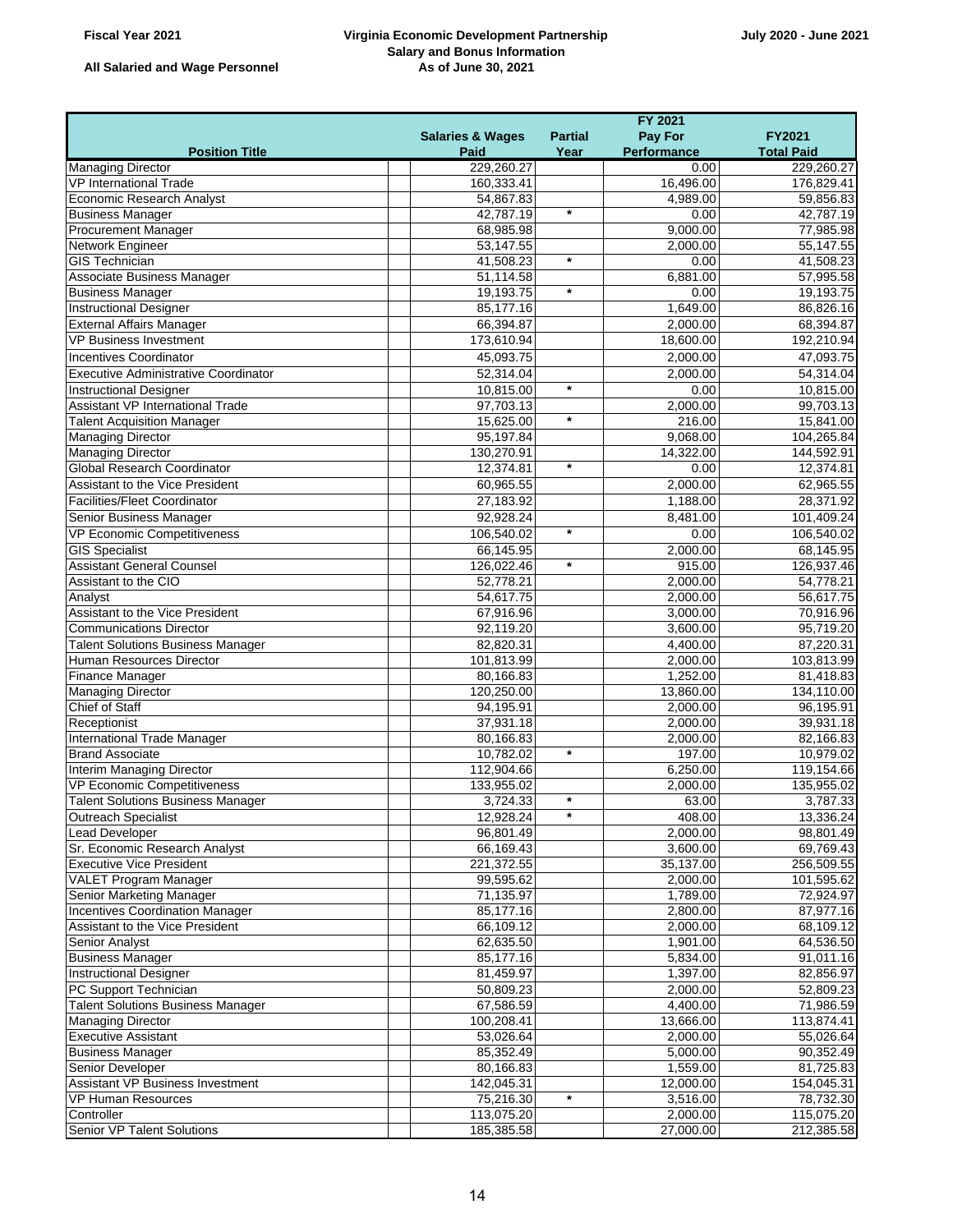Т

#### **Virginia Economic Development Partnership Salary and Bonus Information As of June 30, 2021**

|  |  |  |  | All Salaried and Wage Personnel |
|--|--|--|--|---------------------------------|
|--|--|--|--|---------------------------------|

|                                                                       | <b>FY 2021</b>              |                |                        |                        |  |
|-----------------------------------------------------------------------|-----------------------------|----------------|------------------------|------------------------|--|
|                                                                       | <b>Salaries &amp; Wages</b> | <b>Partial</b> | <b>Pay For</b>         | FY2021                 |  |
| <b>Position Title</b>                                                 | Paid                        | Year           | <b>Performance</b>     | <b>Total Paid</b>      |  |
| Data Manager                                                          | 49,051.90                   |                | 3,000.00               | 52,051.90              |  |
| <b>Senior Managing Director</b>                                       | 127,765.63                  |                | 14,163.00              | 141,928.63             |  |
| <b>Business Presentation Specialist</b>                               | 61,201.07                   |                | 9,616.00               | 70,817.07              |  |
| <b>Talent Acquisition Brand Manager</b>                               | $\overline{17},067.25$      | $\star$        | 236.00                 | 17,303.25              |  |
| Manager, Analytics                                                    | 90,198.04                   |                | 10,000.00              | 100,198.04             |  |
| <b>Financial Analyst</b>                                              | 70,145.91                   |                | 2,000.00               | 72,145.91              |  |
| <b>Outreach Specialist</b>                                            | 26,261.64                   | $\star$        | 1,203.00               | 27,464.64              |  |
| Video Producer                                                        | 67,640.63                   |                | 1,252.00               | 68,892.63              |  |
| <b>Talent Solutions Business Manager</b>                              | 74,901.15                   | $\star$        | 0.00                   | 74,901.15              |  |
| Network Manager                                                       | 85,177.16                   |                | 7,500.00               | 92,677.16              |  |
| <b>Business Manager</b>                                               | 41,835.02                   | $\star$        | 0.00                   | 41,835.02              |  |
| <b>Managing Director</b>                                              | 113,260.35                  | $\star$        | 20,438.00              | 133,698.35             |  |
| <b>GMP Instructional Designer</b>                                     | 22,322.65                   |                | 323.00                 | 22,645.65              |  |
| <b>Talent Solutions Business Manager</b>                              | 76,158.41                   | $\star$        | 4,381.00               | 80,539.41              |  |
| <b>International Research Analyst</b><br><b>Trade Mission Manager</b> | 28,776.08                   |                | 466.00                 | 29,242.08<br>71,785.40 |  |
| Human Resources Coordinator                                           | 69,785.40<br>51,106.25      |                | 2,000.00<br>1,748.00   | 52,854.25              |  |
| <b>Events Coordinator</b>                                             | 23,982.42                   | $\star$        | 485.00                 | 24,467.42              |  |
| Senior Marketing Manager                                              | 65,135.58                   |                | 1,825.00               | 66,960.58              |  |
| Senior Economist                                                      | 99,243.77                   |                | 5,200.00               | 104,443.77             |  |
| <b>Instructional Design Consultant</b>                                | 11,961.25                   | $\star$        | 164.00                 | 12,125.25              |  |
| Learning Technology Project Manager                                   | 90,187.50                   |                | 1,668.00               | 91,855.50              |  |
| <b>Business Coordinator</b>                                           | 60,164.92                   |                | 3,000.00               | 63,164.92              |  |
| <b>Business Manager</b>                                               | 80,166.83                   |                | 7,681.00               | 87,847.83              |  |
| Defense Program Manager                                               | 95,198.08                   |                | 2,000.00               | 97,198.08              |  |
| Sites & Buildings Manager                                             | 94,696.88                   |                | 2,000.00               | 96,696.88              |  |
| <b>Associate Communications Manager</b>                               | 52,108.41                   |                | 1,477.00               | 53,585.41              |  |
| <b>GIS Application Developer</b>                                      | 86,179.33                   |                | 2,000.00               | 88,179.33              |  |
| Senior Business Manager                                               | 76,129.31                   |                | 8,481.00               | 84,610.31              |  |
| Senior Project Research Manager                                       | 83,448.93                   |                | 2,000.00               | 85,448.93              |  |
| Project Research Analyst                                              | 57,637.03                   |                | 2,000.00               | 59,637.03              |  |
| <b>International Trade Manager</b>                                    | 49,420.72                   | $\star$        | 562.00                 | 49,982.72              |  |
| <b>Business Manager</b>                                               | 36,946.45                   | $\star$        | 0.00                   | 36,946.45              |  |
| <b>Instructional Designer</b>                                         | 72,785.53                   |                | 1,342.00               | 74,127.53              |  |
| Sites & Buildings Analyst                                             | 63,240.94                   |                | 1,866.00               | 65,106.94              |  |
| <b>General Counsel</b>                                                | 165,844.71                  |                | 2,000.00               | 167,844.71             |  |
| <b>Chief Information Officer</b>                                      | 140,839.45                  |                | 2,000.00               | 142,839.45             |  |
| International Trade Manager                                           | 93,961.43                   |                | 2,000.00               | 95,961.43              |  |
| VP Marketing & Communications                                         | 155,322.84                  |                | 14,000.00              | 169,322.84             |  |
| <b>Assistant VP Talent Solutions</b>                                  | 110,229.09                  |                | 4,400.00               | 114,629.09             |  |
| <b>Research Specialist</b>                                            | 64,333.99                   |                | 2,000.00               | 66,333.99              |  |
| <b>Marketing Director</b>                                             | 92,119.20                   |                | 5,200.00               | 97,319.20              |  |
| VALET Program Manager                                                 | 79,730.09                   | $\star$        | 849.00                 | 80,579.09              |  |
| Senior Business Manager                                               | 92,667.78                   |                | 5,308.00               | 97,975.78              |  |
| Program Manager                                                       | 105,218.75                  |                | 1,348.00               | 106,566.75             |  |
| <b>VP Research</b>                                                    | 178,871.88                  |                | 9,200.00               | 188,071.88             |  |
| Defense Program Manager                                               | 95,198.08                   |                | 1,655.00<br>100,000.00 | 96,853.08              |  |
| President & CEO<br><b>VP External Affairs</b>                         | 412,613.08                  |                |                        | 512,613.08             |  |
| <b>Brand Manager</b>                                                  | 152,817.79                  |                | 2,000.00<br>9,200.00   | 154,817.79             |  |
| <b>Controller and Treasurer</b>                                       | 60,110.47<br>23,418.52      | $\star$        | 0.00                   | 69,310.47<br>23,418.52 |  |
| Sr. Human Resources Generalist                                        | 78,162.50                   |                | 2,000.00               | 80,162.50              |  |
| Associate Business Manager                                            | 13,564.89                   | $\star$        | 312.00                 | 13,876.89              |  |
| <b>Talent Solutions Business Manager</b>                              | 65,492.74                   |                | 4,400.00               | 69,892.74              |  |
| <b>Business Manager</b>                                               | 2,609.85                    | $\star$        | 0.00                   | 2,609.85               |  |
| Economic Competitiveness Associate                                    | 62,635.50                   |                | 1,901.00               | 64,536.50              |  |
| Organizational Development Manager                                    | 11,875.02                   | $\star$        | 140.00                 | 12,015.02              |  |
| Internal Research Manager                                             | 73,653.13                   |                | 2,000.00               | 75,653.13              |  |
| Outreach Specialist                                                   | 12,174.37                   | $\star$        | 0.00                   | 12,174.37              |  |
| <b>Business Manager</b>                                               | 74,649.04                   |                | 5,000.00               | 79,649.04              |  |
| Senior 3D Modeler & Animator                                          | 63,895.86                   |                | 1,400.00               | 65,295.86              |  |
| Associate Marketing Manager                                           | 19,776.42                   | $\star$        | 351.00                 | 20,127.42              |  |
|                                                                       |                             |                |                        |                        |  |